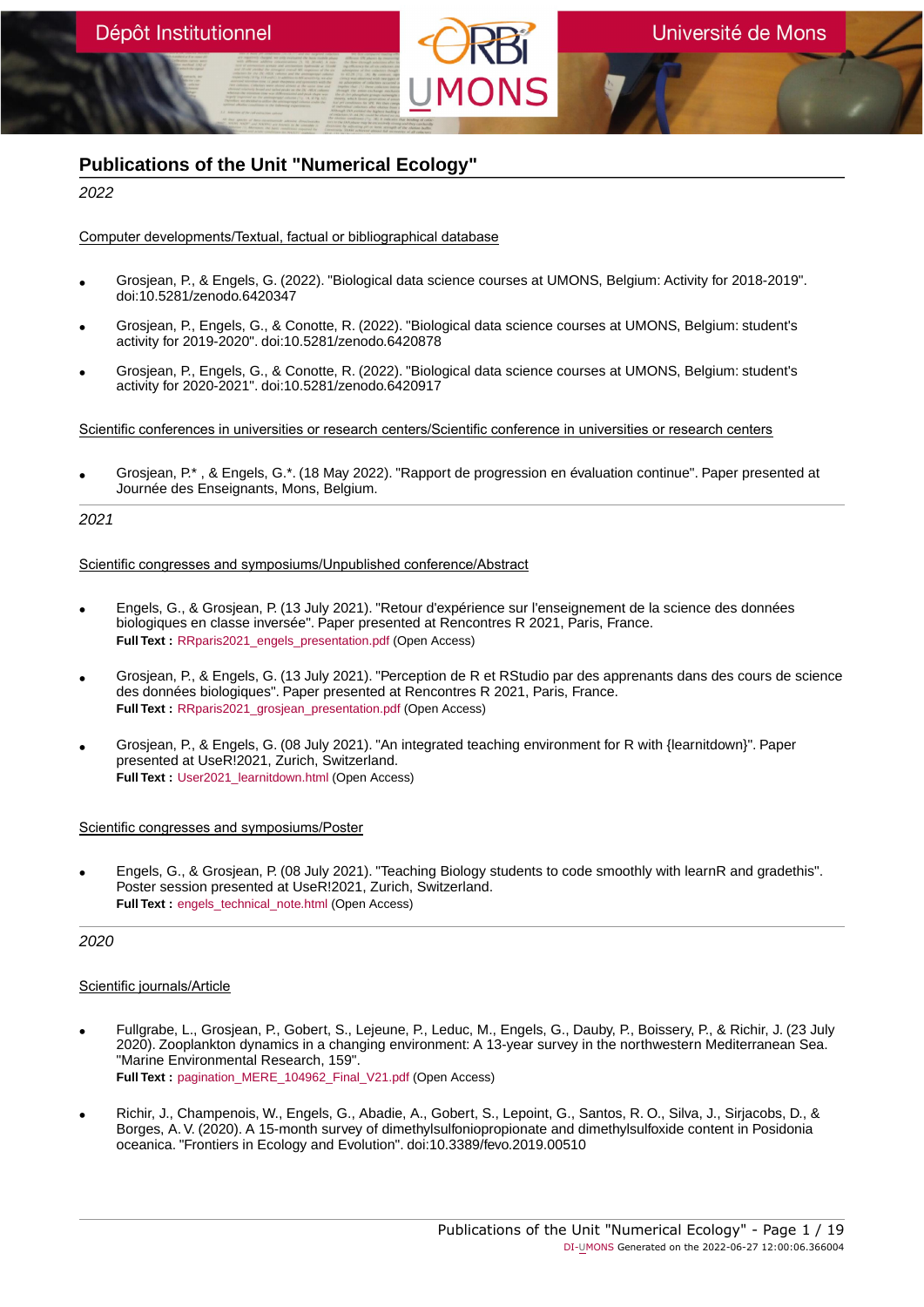Scientific congresses and symposiums/Unpublished conference/Abstract

• Grosjean, P. (24 November 2020). "Use of machine learning to (semi)-automatically analyse plankton digital images". Paper presented at International Coastal Buoys Network Workshop, Paris, France.

#### Scientific congresses and symposiums/Paper published in a journal

• Wacquet, G., Lefebvre, A., Blondel, C., Louchart, A., Grosjean, P., Neaud-Masson, N., Belin, C., & Artigas, L. F. (2020). "Combination of 'machine learning' methodologies and imaging- in-flow system to detect Harmful Algae semiautomatically". Paper presented at 18th International Conference on Harmful Algae, Nantes, France. **Full Text :** ICHA2018 proceedings 46-50.pdf (Open Access)

#### Computer developments/Software

Dépôt Institutionnel

- Grosjean, P., & Engels, G. (2020). "BioDataScience3: A Series of Learnr Documents for Biological Data Science course 3: An R package for e-learning package for teaching biological data science". **Full Text :** [BioDataScience3\\_2020.0.0.tar.gz](https://orbi.umons.ac.be/bitstream/20.500.12907/19082/1/BioDataScience3_2020.0.0.tar.gz) (Open Access)
- Grosjean, P. (2020). "BioDataScience2: A Series of Learnr Documents for Biological Data Science course 2: An R package for e-learning package for teaching biological data science". **Full Text :** [BioDataScience2\\_2020.0.0.tar.gz](https://orbi.umons.ac.be/bitstream/20.500.12907/36179/1/BioDataScience2_2020.0.0.tar.gz) (Open Access)
- Grosjean, P., Engels, G., & Conotte, R. (2020). "BioDataScience1: A Series of Learnr Documents for Biological Data Science course 1: An R package for teaching biological data science". **Full Text :** [BioDataScience1\\_2020.0.0.tar.gz](https://orbi.umons.ac.be/bitstream/20.500.12907/25666/1/BioDataScience1_2020.0.0.tar.gz) (Open Access)
- Grosjean, P., & Engels, G. (2020). "BioDataScience Initialize R environment for BioDataScience courses: An R package for teaching biological data science". **Full Text :** [BioDataScience\\_2020.0.0.tar.gz](https://orbi.umons.ac.be/bitstream/20.500.12907/18905/1/BioDataScience_2020.0.0.tar.gz) (Open Access)
- Grosjean, P. (2020). "Learndown: Use R markdown and bookdown for e-learning with h5p & Shiny/learnr apps: An R package for e-learning". **Full Text :** [learndown\\_1.1.8.tar.gz](https://orbi.umons.ac.be/bitstream/20.500.12907/30664/1/learndown_1.1.8.tar.gz) (Open Access)

# 2019

# Scientific journals/Article

- Rouabhi, Y. L., Grosjean, P., Zitouni, B., Hacene, O. R., & Richir, J. (07 June 2019). Reproductive cycle and follicle cleaning process of Mytilus galloprovincialis (Mollusca: Bivalvia) from a polluted coastal site in Algeria. "Invertebrate Reproduction and Development, 63" (4), 255-267. doi:10.1080/07924259.2019.1631221 **Full Text :** [Rouabhi2015\\_InvertReprodDevel.pdf](https://orbi.umons.ac.be/bitstream/20.500.12907/21394/1/Rouabhi2015_InvertReprodDevel.pdf) (Open Access)
- Decan, A., Mens, T., & Grosjean, P. (01 February 2019). An empirical comparison of dependency network evolution in seven software packaging ecosystems. "Empirical Software Engineering, 24" (1), 381-416. doi:10.1007/s10664-017- 9589-y **Full Text :** [EMSE-2018.pdf](https://orbi.umons.ac.be/bitstream/20.500.12907/25206/1/EMSE-2018.pdf) (UMONS staff members only)

#### Scientific congresses and symposiums/Poster

• Engels, G., & Grosjean, P. (09 July 2019). "Better learning of data science in a biology curriculum by using R, Studio, learnr & Github Classroom". Poster session presented at useR, Toulouse, France. **Full Text :** [poster\\_user\\_2019.pdf](https://orbi.umons.ac.be/bitstream/20.500.12907/31497/1/poster_user_2019.pdf) (Open Access)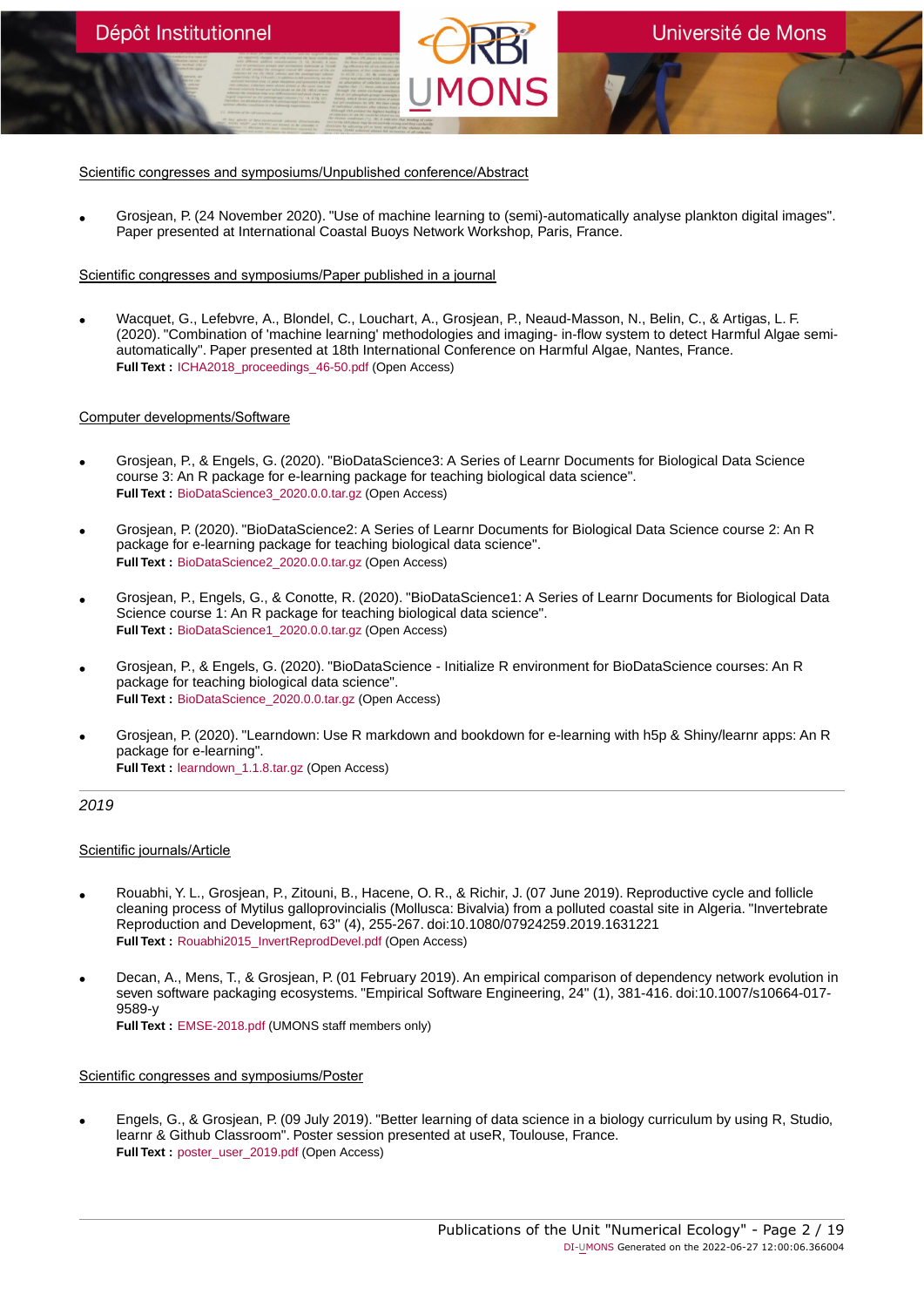- Engels, G., Georges, N., Conotte, R., Batigny, A., & Grosjean, P. (05 March 2019). "Réponses écophysiologiques de Seriatopora hystrix (Dana, 1846) lors de stress hypo- et hypersalin". Poster session presented at Mardi des Chercheurs, Mons, Belgium.
- Engels, G., & Grosjean, P. (05 March 2019). "Classe inversée et outils interactifs : les clés de la motivation des étudiants en apprentissage de la science des données". Poster session presented at 3ème Journée des Enseignants de l'UMONS, Mons, Belgium. **Full Text :** poster\_ide\_ge1.pdf (Open Access)
- Engels, G., & Grosjean, P. (03 March 2019). "Amélioration de l'apprentissage via l'analyse des résultats de quiz interactifs". Poster session presented at 3ème Journée des Enseignants de l'UMONS, Mons, Belgium. **Full Text :** poster\_ide\_ge2.pdf (Open Access)

2018

Scientific congresses and symposiums/Unpublished conference/Abstract

- Grosjean, P., & Engels, G. (04 June 2018). "Est-il possible d'améliorer encore la courbe d'apprentissage de R au delà de tidyverse? Les packages flow et chart". Paper presented at Septièmes rencontres R, Rennes, France. **Full Text: RRRennes2018** presentation.pdf (Open Access)
- Fullgrabe, L., Grosjean, P., & Richir, J. (11 April 2018). "Evolution et variations à long terme du mésozooplancton de la Baie de Calvi". Paper presented at Workshop STARECAPMED, Calvi, France. **Full Text :** [3-Fullgrabe.pdf](https://orbi.umons.ac.be/bitstream/20.500.12907/31905/2/3-Fullgrabe.pdf) (Open Access[\)abstract book.pdf](https://orbi.umons.ac.be/bitstream/20.500.12907/31905/4/abstract book.pdf) (Open Access)
- Rouabhi, L., Grosjean, P., Rouane Hassene, O., & Richir, J. (21 March 2018). "Suivi de la bioaccumulation de métaux traces dans la moule Mytilus galloprovincialis dans la région ouest algérienne". Paper presented at Septième Colloque International Sciences & Environnement, Bizerte, Tunisia. **Full Text :** [2018\\_présentation 7CISE.pdf](https://orbi.umons.ac.be/bitstream/20.500.12907/4587/2/2018_pr�sentation 7CISE.pdf) (Open Access)[2018\\_livre-des-resumes-7ecise-bizerte.pdf](https://orbi.umons.ac.be/bitstream/20.500.12907/4587/4/2018_livre-des-resumes-7ecise-bizerte.pdf) (Open Access)

# Scientific congresses and symposiums/Poster

- Engels, G., Georges, N., Conotte, R., Batigny, A., & Grosjean, P. (14 December 2018). "Ecophysiological responses of Seriatopora hystrix (Dana, 1846) to short-term hypo- and hypersaline stress". Poster session presented at The 25th Benelux congress of Zoology, 'Zoology in the Anthropocene', Anvers, Belgium. **Full Text :** [poster\\_antwerpen\\_ge.pdf](https://orbi.umons.ac.be/bitstream/20.500.12907/34480/1/poster_antwerpen_ge.pdf) (Open Access)
- Wacquet, G., Lefebvre, A., Blondel, C., Louchart, A., Grosjean, P., & Artigas, L. F. (23 October 2018). "Combination of 'machine learning' methodologies and imaging- in-flow system to detect Harmful Algae semi-automatically". Poster session presented at 18th International Conference on Harmful Algae, Nantes, France. **Full Text :** [2018\\_ICHA\\_Abstract\\_Wacquet.pdf](https://orbi.umons.ac.be/bitstream/20.500.12907/4271/2/2018_ICHA_Abstract_Wacquet.pdf) (Open Access)[2018\\_ICHA\\_ProgrammeFInal\\_BD\\_19.10.pdf](https://orbi.umons.ac.be/bitstream/20.500.12907/4271/4/2018_ICHA_ProgrammeFInal_BD_19.10.pdf) (Open Access)
- Engels, G., & Grosjean, P. (04 July 2018). "Introduction de nouveaux outils (learn, GitHub Classroom,...) dans les cours de Science des données en biologie". Poster session presented at Septièmes rencontres R, Rennes, France. **Full Text :** [poster\\_rennes\\_ge.pdf](https://orbi.umons.ac.be/bitstream/20.500.12907/9782/1/poster_rennes_ge.pdf) (Open Access)

2017

# Scientific journals/Article

• Todinanahary, G., Lavitra, T., Puccini, N., Grosjean, P., & Eeckhaut, I. (03 July 2017). Community-based coral aquaculture in Madagascar: A profitable economic system for a simple rearing technique? "Aquaculture, 467", 225- 234.

**Full Text :** 2017 Todinanahary Aquaculture.pdf (UMONS staff members only)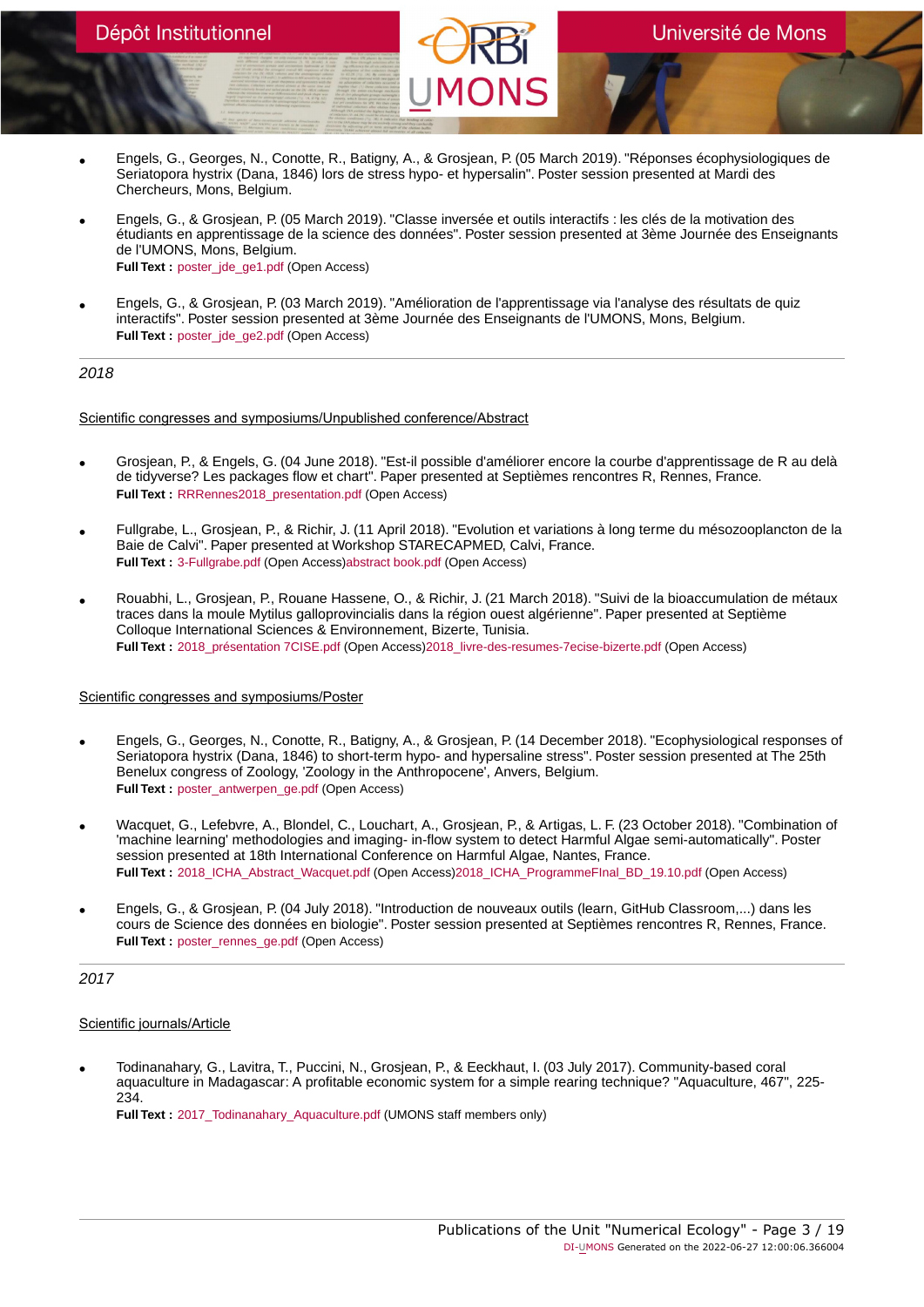• Damsiri, Z., Natij, L., Khalil, K., Loudiki, M., Richir, J., El Himer, H., & Elkalay, K. (01 January 2017). Seasonal characterization of the nutrients state in Oualidia Lagoon (Moroccan Atlantic coast). "Journal of Materials and Environmental Science, 8" (1), 76-77. **Full Text :** [Damsiri et al. \(2017\) - J. Mater. Environ. Sci.pdf](https://orbi.umons.ac.be/bitstream/20.500.12907/38629/1/Damsiri et al. (2017) - J. Mater. Environ. Sci.pdf) (Open Access)

# Scientific congresses and symposiums/Paper published in a journal

- Constantinou, E., & Mens, T. (2017). "Socio-Technical Evolution of the Ruby Ecosystem in GitHub". Paper presented at IEEE International Conference on Software Analysis, Evolution, and Reengineering, Klagenfurt, Austria. **Full Text :** [SANER2017-ConstantinouMens-RubyGithub.pdf](https://orbi.umons.ac.be/bitstream/20.500.12907/12756/1/SANER2017-ConstantinouMens-RubyGithub.pdf) (Open Access)
- Decan, A., Mens, T., & Claes, M. (2017). "An Empirical Comparison of Dependency Issues in OSS Packaging Ecosystems". Paper presented at IEEE International Conference on Software Analysis, Evolution, and Reengineering, Klagenfurt, Austria. **Full Text :** [SANER2017-DecanMensClaes-DepIssues.pdf](https://orbi.umons.ac.be/bitstream/20.500.12907/32067/1/SANER2017-DecanMensClaes-DepIssues.pdf) (Open Access)

# Dissertations and theses/Master's dissertation

• Engels, G. (2017). "Etude du diméthylsulfoniopropionate et du diméthylsulfoxyde chez Posidonia oceanica (L.) Delile (1813) : cycle saisonnier naturel et bio marqueur de réponse au stress ocydatif induit par le cuivre. : Mémoire présenté en vue de l'obtention du grade de Master en Biologie des Organismes et Ecologie sous la direction des docteurs Richir Jonathan et Borges Alberto". Unpublished master thesis, Université de Mons. Jury: Richir, J. (Promotor), & Borges, A. (Promotor).

**Full Text :** [ENGELS\\_DMSP\\_DMSO\\_POSIDONIA\\_FINAL.pdf](https://orbi.umons.ac.be/bitstream/20.500.12907/41169/1/ENGELS_DMSP_DMSO_POSIDONIA_FINAL.pdf) (Open Access)

# 2016

# Scientific journals/Article

- Richir, J., & Gobert, S. (2016). Trace Elements in Marine Environments : Occurrence, Threats and Monitoring with Special Focus on the Costal Mediterranean. "Journal of Environmental and Analytical Toxicology". **Full Text :** [Richir and Gobert \(2016\) - JEAT.pdf](https://orbi.umons.ac.be/bitstream/20.500.12907/31051/1/Richir and Gobert (2016) - JEAT.pdf) (Open Access)
- Richir, J., & Gobert, S. (2016). An ecophysiological discussion of trace element bioaccumulation in cultured Mytilus galloprovincialis. "Belgian Journal of Zoology". **Full Text :** [Richir and Gobert \(2016\) - BJZ.pdf](https://orbi.umons.ac.be/bitstream/20.500.12907/35670/1/Richir and Gobert (2016) - BJZ.pdf) (Open Access)
- Gobert, S., Lepoint, G., Pelaprat, C., Remy, F., Lejeune, P., Richir, J., & Abadie, A. (2016). Temporal evolution of sand corridors in a Posidonia oceanica seascape: a 15-years study. "Mediterranean Marine Science". **Full Text :** [Gobert et al. \(2016\) - Mediterranean Marine Science.pdf](https://orbi.umons.ac.be/bitstream/20.500.12907/38797/1/Gobert et al. (2016) - Mediterranean Marine Science.pdf) (Open Access)

- Rouabhi, L., Rouanne, H. O., Benkrama, H., Zitouni, B., Grosjean, P., & Richir, J. (16 December 2016). "Bioaccumulation of trace metals in Mytilus galloprovincialis from the Algerian west coast". Paper presented at Benelux Congress of Zoology, Antwerp, Belgium. **Full Text :** [poster\\_printed.pdf](https://orbi.umons.ac.be/bitstream/20.500.12907/13488/1/poster_printed.pdf) (Open Access)
- Georges, N., Richir, J., Batigny, A., Borges, A., Champenois, W., Gobert, S., Roberty, S., & Grosjean, P. (16 December 2016). "Copper toxicity on coral holobiont photosynthetic processes". Paper presented at Benelux Congress of Zoology, Antwerp, Belgium. **Full Text :** [Poster congrès\\_printed.pdf](https://orbi.umons.ac.be/bitstream/20.500.12907/26311/1/Poster congr�s_printed.pdf) (Open Access)
- Fullgrabe, L., Richir, J., Batigny, A., Goffart, A., Lejeune, P., Gobert, S., & Grosjean, P. (16 December 2016). "Longterm changes of the zooplankton community in the Bay of Calvi (Corsica, France)". Paper presented at Benelux Congress of Zoology, Antwerp, Belgium. **Full Text :** [2016\\_Zoology Lovina Fullgrabe poster.pdf](https://orbi.umons.ac.be/bitstream/20.500.12907/9280/1/2016_Zoology Lovina Fullgrabe poster.pdf) (Open Access)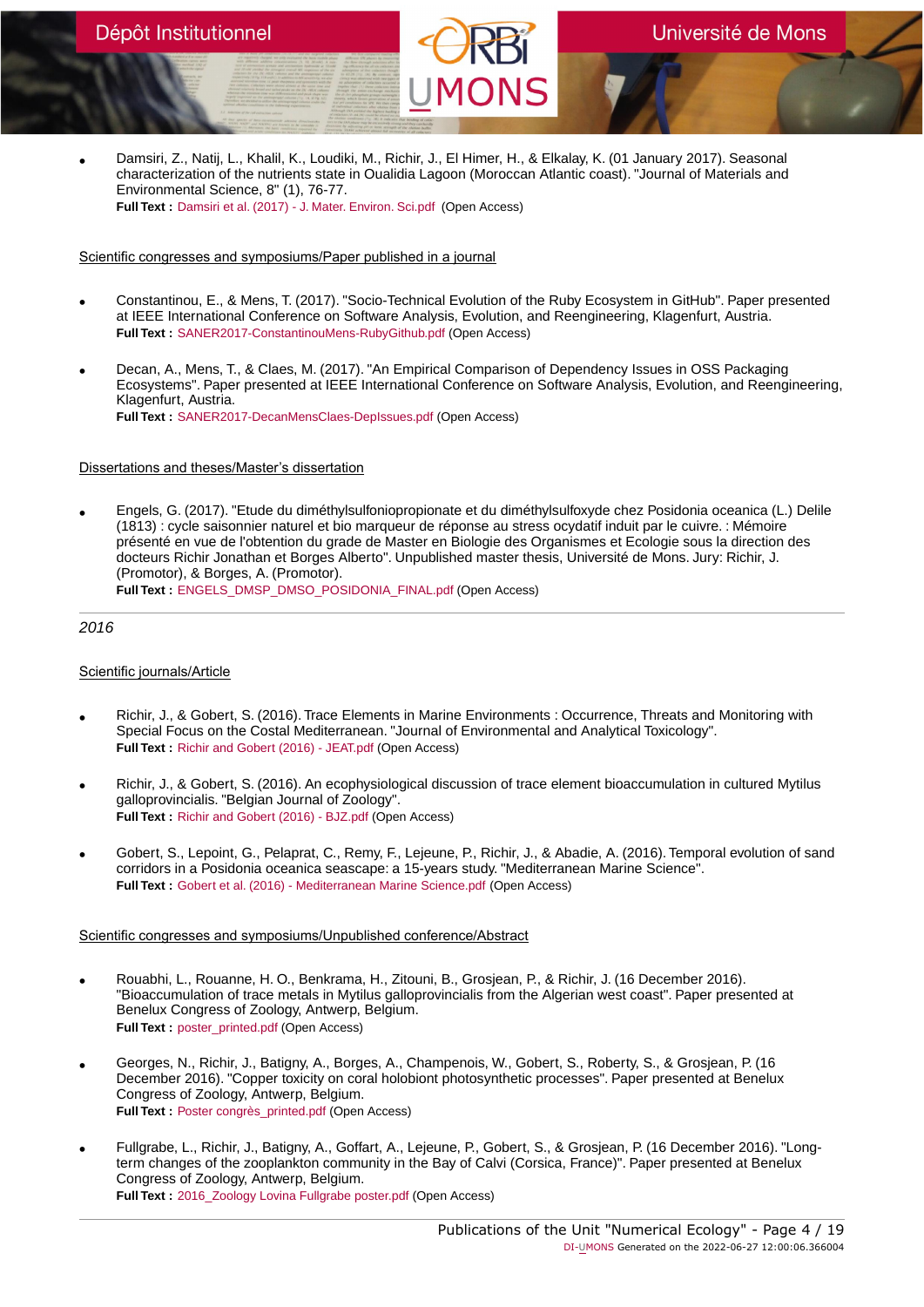- Lapeyra, J., Abadie, A., Lejeune, P., Sturaro, N., Michel, L., Lepoint, G., Richir, J., & Gobert, S. (15 December 2016). "Assessing edge-effects in Posidonia oceanica seagrass meadows: A multidisciplinary approach". Paper presented at Benelux Congress of Zoology, Antwerp, Belgium. **Full Text :** [Presentation jonlapeyra ZOOLOGY 2016.compressed.pdf](https://orbi.umons.ac.be/bitstream/20.500.12907/34199/1/Presentation jonlapeyra ZOOLOGY 2016.compressed.pdf) (Open Access)
- Richir, J., Batigny, A., Georges, N., Fullgrabe, L., Suvarov, P., Gobert, S., Lepoint, G., Borges, A., Champenois, W., Franck, F., Roberty, S., Lejeune, P., Abadie, A., Leduc, M., Boissery, P., Rigaud, V., Andral, B., Lefebvre, A., Belin, C., & Grosjean, P. (27 October 2016). "EcoNum, a research unit devoted to marine environment monitoring". Paper presented at 2ème workshop 'Environnement Marin et Développement Durable: Quels enjeux pour demain?', Essaouira, Morocco. **Full Text :** [Richir\\_Grosjean\\_EcoNum.odp](https://orbi.umons.ac.be/bitstream/20.500.12907/42591/1/Richir_Grosjean_EcoNum.odp) (Open Access)[2017\\_Essaouira\\_RichirEtAl\\_EcoNum\\_summary.doc](https://orbi.umons.ac.be/bitstream/20.500.12907/42591/2/2017_Essaouira_RichirEtAl_EcoNum_summary.doc) (Open

Access[\)2017\\_Essaouira\\_Programme Workshop-EMDD 2016.pdf](https://orbi.umons.ac.be/bitstream/20.500.12907/42591/4/2017_Essaouira_Programme Workshop-EMDD 2016.pdf) (Open Access)

- Richir, J., Abadie, A., Grosjean, P., Franck, F., Lepoint, G., Lejeune, P., Silva, J., Santos, R., & Gobert, S. (18 October 2016). "A one year survey of seagrass primary productivity using the diving-PAM technique". Paper presented at International Seagrass Biology Workshop 12, Nant Gwrtheyrn, United Kingdom. **Full Text :** [PAM\\_poster\\_printed.pdf](https://orbi.umons.ac.be/bitstream/20.500.12907/40388/2/PAM_poster_printed.pdf) (Open Access)[PAM\\_poster\\_printed.pub](https://orbi.umons.ac.be/bitstream/20.500.12907/40388/4/PAM_poster_printed.pub) (Open Access)
- Grosjean, P., Denis, K., Wacquet, G., Rousseau, V., Parent, J.-Y., Lancelot, C., Hamad, D., Artigas, L. F., Lefebvre, A., Naud-Masson, N., Maurer, D., Tunin-Ley, A., Colas, F., & Belin, C. (31 May 2016). "Semi-automatic analysis of FlowCAM phytoplankton data using Zoo/PhytoImage". Paper presented at JERICO-Next, Wimereux, France. **Full Text :** [2016\\_Wimereux\\_Jerico-Next\\_GrosjeanEtAl.pdf](https://orbi.umons.ac.be/bitstream/20.500.12907/36743/2/2016_Wimereux_Jerico-Next_GrosjeanEtAl.pdf) (Open Access[\)2016\\_Wimereux\\_Jerico-Next Agenda.pdf](https://orbi.umons.ac.be/bitstream/20.500.12907/36743/4/2016_Wimereux_Jerico-Next Agenda.pdf) (Open Access)
- Elkalay, K., Frangoulis, C., Richir, J., Damsiri, Z., Natij, L., & Khalil, K. (11 May 2016). "Modelling nitrogen incorporation by primary producers of a Mediterranean coastal area". Paper presented at The International Society for Ecological Modelling Global Conference 2016, Baltimore, United States - Maryland.
- Richir, J., Gobert, S., Lejeune, P., Watson, G., & Grosjean, P. (13 April 2016). "Environmental monitoring: between science and decision-making". Paper presented at CIBIM (Centre Interuniversitaire de Biologie Marine), Mons, Belgium. **Full Text :** [Richir et al.\\_CIBIM.pdf](https://orbi.umons.ac.be/bitstream/20.500.12907/23350/1/Richir et al._CIBIM.pdf) (Open Access)
- Richir, J., & Grosjean, P. (28 January 2016). "Effets anthropiques sur les écosystèmes marins". Paper presented at Institut Energie - Institut Complexys - Journées thématiques: Modéalisation/Simulation, Mons, Belgium. **Full Text :** [Richir\\_Grosjean\\_complexys.pdf](https://orbi.umons.ac.be/bitstream/20.500.12907/40096/1/Richir_Grosjean_complexys.pdf) (Open Access)

# Scientific congresses and symposiums/Paper published in a journal

- Decan, A., Mens, T., & Claes, M. (2016). "On the Topology of Package Dependency Networks: A Comparison of Three Programming Language Ecosystems". Paper presented at European Conference on Software Architecture Workshops, Copenhagen, Denmark. doi:10.1145/2993412.3003382 **Full Text :** [WEA2016\\_Decan\\_OnTheTopologyOfPackageDependencyNetworks.pdf](https://orbi.umons.ac.be/bitstream/20.500.12907/11959/1/WEA2016_Decan_OnTheTopologyOfPackageDependencyNetworks.pdf) (Open Access)
- Ghribi, F., Richir, J., Boussafa, D., El Cafsi, M., & Gobert, S. (2016). "Trace metals in soft tissue of marine bivalve Noah's ark (Arca noao) from Bizerte lagoon (Northern Tunisia)". Paper presented at 41st CIESM Congress, Kiel, Germany. Full Text : [Feriel et al. \(4016\) - 41st CIESM Congress.pdf](https://orbi.umons.ac.be/bitstream/20.500.12907/33203/2/Feriel et al. (4016) - 41st CIESM Congress.pdf) (Open Access)[GHRIBI\\_Feriel-CIESM 1\\_talk.pdf](https://orbi.umons.ac.be/bitstream/20.500.12907/33203/4/GHRIBI_Feriel-CIESM 1_talk.pdf) (Open Access)[Feriel](https://orbi.umons.ac.be/bitstream/20.500.12907/33203/6/Feriel CIESM 1_poster.pdf) [CIESM 1\\_poster.pdf](https://orbi.umons.ac.be/bitstream/20.500.12907/33203/6/Feriel CIESM 1_poster.pdf) (Open Access)
- Decan, A., Mens, T., Claes, M., & Grosjean, P. (2016). "When GitHub meets CRAN: An Analysis of Inter-Repository Package Dependency Problems". Paper presented at IEEE International Conference on Software Analysis, Evolution, and Reengineering, Osaka, Japan. **Full Text :** [PID4053843.pdf](https://orbi.umons.ac.be/bitstream/20.500.12907/9893/1/PID4053843.pdf) (Open Access)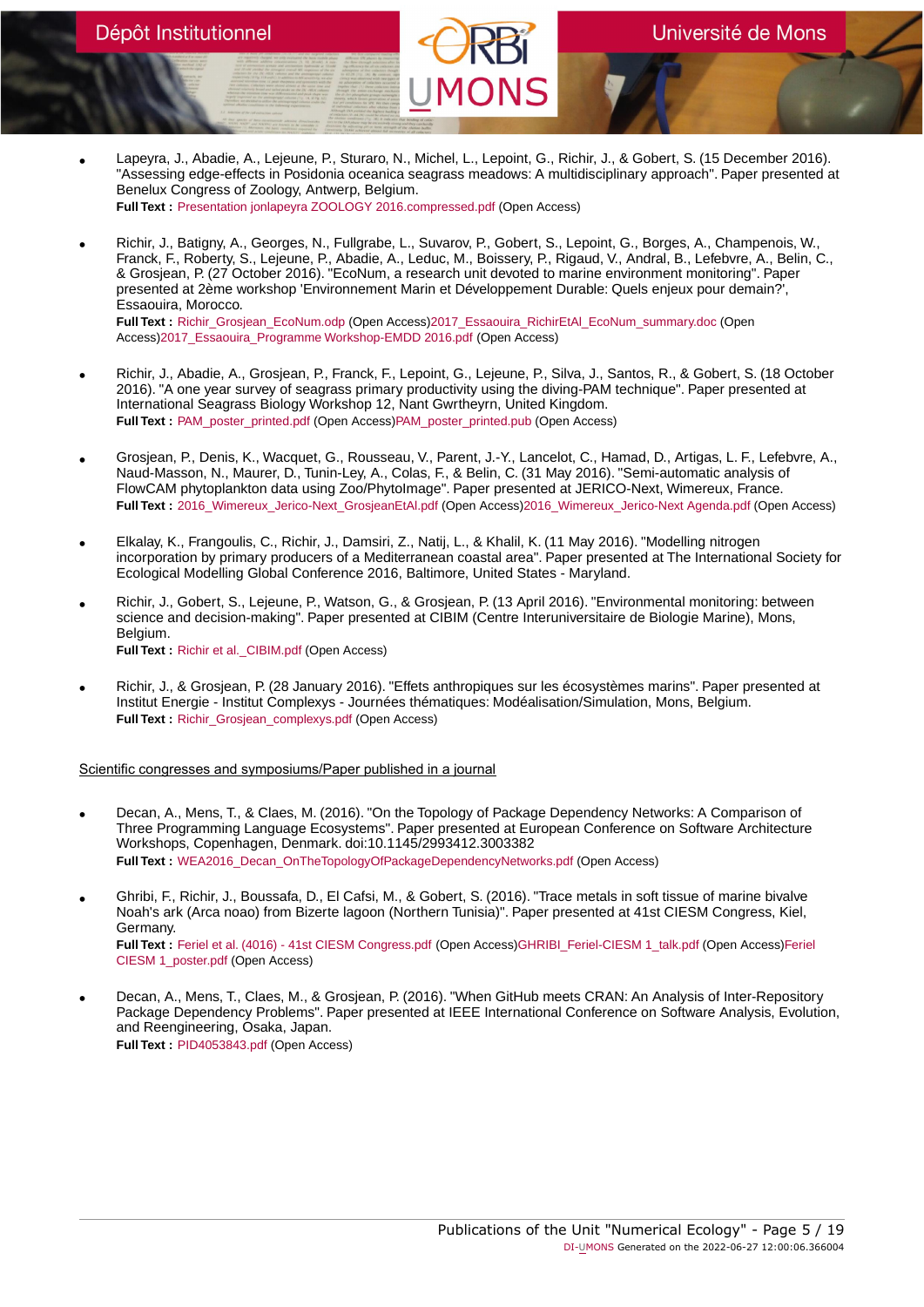Scientific congresses and symposiums/Poster

• Abadie, A., Richir, J., Pieraccini, R., Velimirov, B., Leduc, M., Lepoint, G., & Gobert, S. (18 October 2016). "Investigating the potential of Cymodocea nodosa (Ucria) Ascherson as a coastal carbon sink coupling marine habitat cartographies and in situ nondestructive sampling". Poster session presented at International Seagrass Biology Workshop 12, Nant Gwrtheyrn, United Kingdom. **Full Text** : [Abadie\\_Richir\\_et\\_al\\_ISBW12\\_poster\\_printed.pdf](https://orbi.umons.ac.be/bitstream/20.500.12907/13517/1/Abadie_Richir_et_al_ISBW12_poster_printed.pdf) (Open Access)

#### Computer developments/Software

Dépôt Institutionnel

• Koenker, R., Pin Tian, N., Zeileis, A., Grosjean, P., & Ripley, B. D. (2016). "Package 'quantreg'". **Full Text :** [quantreg.pdf](https://orbi.umons.ac.be/bitstream/20.500.12907/11726/1/quantreg.pdf) (Open Access)

Diverse speeches and writings/Article for a general audience

• Brihaye, T., Boulanger, N., Grosjean, P., & Mens, T. (2016). COMPLEXYS - Research Institute for Complex Systems: Multidisciplinarity serving society. "Belgian Research in Belgium". **Full Text :** [COMPLEXYS - BAT 3.pdf](https://orbi.umons.ac.be/bitstream/20.500.12907/38751/1/COMPLEXYS - BAT 3.pdf) (Open Access)

# 2015

#### Scientific journals/Article

• Mens, T., & Grosjean, P. (01 October 2015). The Ecology of Software Ecosystems. "Computer, 48" (10), 85-87. doi:10.1109/MC.2015.298 **Full Text :** [ieeecomputer-ecology.pdf](https://orbi.umons.ac.be/bitstream/20.500.12907/1842/1/ieeecomputer-ecology.pdf) (UMONS staff members only)

# Scientific congresses and symposiums/Unpublished conference/Abstract

• Richir, J., Lepoint, G., Donnay, A., Lejeune, P., Das, K., & Gobert, S. (01 October 2015). "DGTs, a complementary tool towards more efficient biomonitoring practices". Paper presented at DGT Conference 2015, Donostia-San-Sebastian, Spain. **Full Text :** [DGT2015\\_talk.pdf](https://orbi.umons.ac.be/bitstream/20.500.12907/2883/2/DGT2015_talk.pdf) (Open Access[\)DGT congress 2015\\_abstract book.pdf](https://orbi.umons.ac.be/bitstream/20.500.12907/2883/4/DGT congress 2015_abstract book.pdf) (Open Access)

- Lefebvre, A., Neaud-Masson, N., Maurer, D., Wacquet, G., Grosjean, P., Colas, F., Tardivel, M., Artigas, L. F., & Belin, C. (02 April 2015). "Optimisation of the monitoring strategy for the French National Phytoplankton and Phytotoxins Network (REPHY) using semi-automated digital images analysis". Paper presented at Conférence GDR PhycoTox / GIS Cyrano, Brest, France.
- Wacquet, G., Grosjean, P., Hamad, D., Lefebvre, A., Neaud-Masson, N., Colas, F., Maurer, D., & Artigas, L. F. (02 April 2015). "Zoo/Phytoimage: current advances in the semi-automated classification of plankton digital images". Paper presented at Conférence GDR PhycoTox / GIS Cyrano, Brest, France.
- Grosjean, P., Denis, K., Wacquet, G., Ali, N., Rousseau, V., Parent, J.-Y., Lancelot, C., Hamad, D., Artigas, L. F., Lefebvre, A., & Belin, C. (25 February 2015). "Towards a better classification of plankton digital images: suspect detection, error correction and real-time". Paper presented at ASLO Aquatic Sciences Meeting, Granada, Spain. **Full Text :** [2015\\_ASLOGranada\\_GrosjeanEtAl.pdf](https://orbi.umons.ac.be/bitstream/20.500.12907/4544/1/2015_ASLOGranada_GrosjeanEtAl.pdf) (Open Access)
- Leblud, J., Moulin, L., Batigny, A., Dubois, P., & Grosjean, P. (24 February 2015). "Ecophysiological changes of a simplified coral reef community facing ocean acidification: A one year study in artificial reef mesocosms". Paper presented at ASLO Aquatic Sciences Meeting, Granada, Spain. **Full Text :** [2015ASLOGranada\\_LebludEtAl.pdf](https://orbi.umons.ac.be/bitstream/20.500.12907/36723/1/2015ASLOGranada_LebludEtAl.pdf) (UMONS staff members only)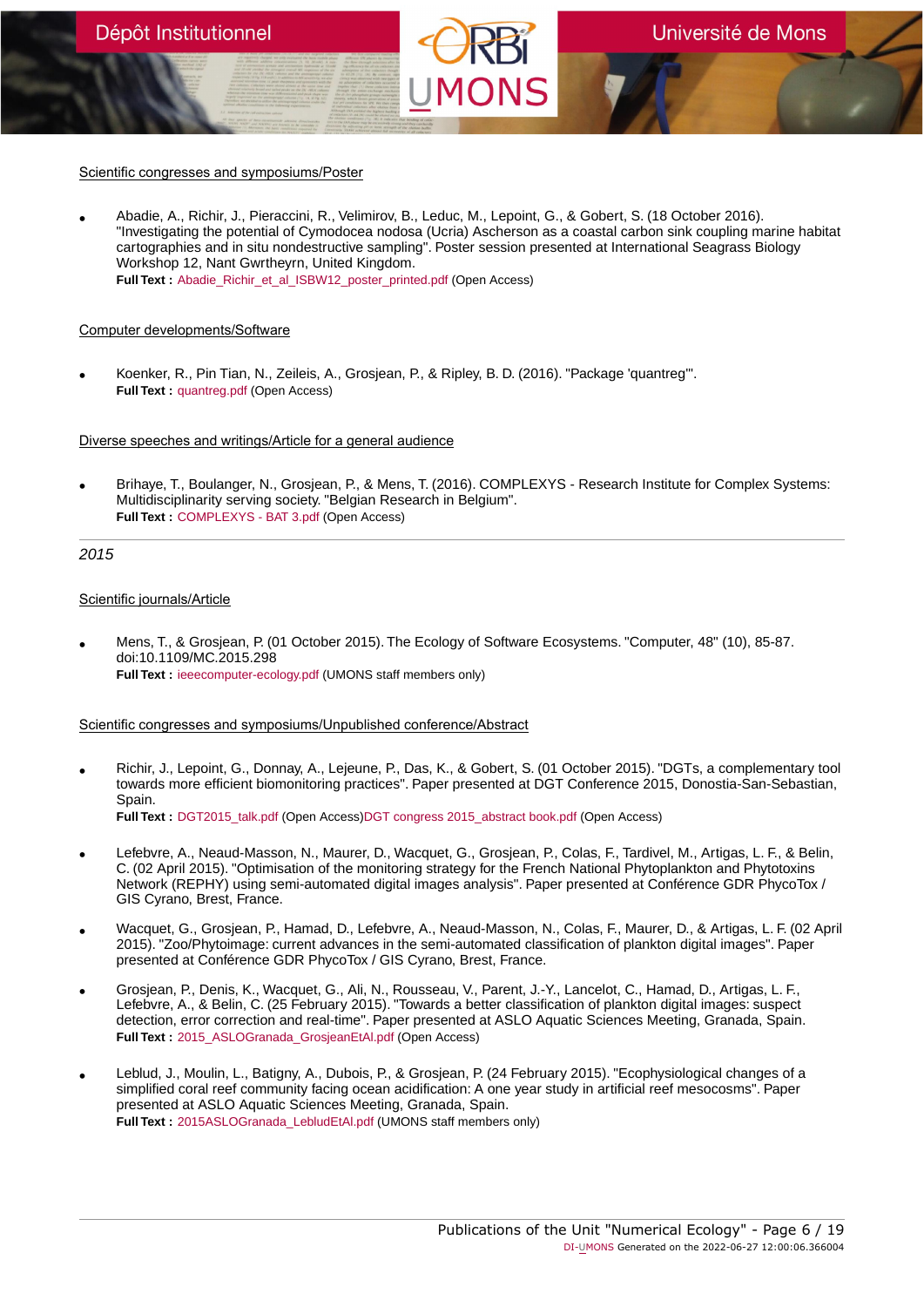- Decan, A., Mens, T., Claes, M., & Grosjean, P. (2015). "On the Development and Distribution of R Packages: An Empirical Analysis of the R Ecosystem". Paper presented at International Workshop on Software Ecosystems (IWSECO), . **Full Text :** [IWSECO2015\\_recosystem.pdf](https://orbi.umons.ac.be/bitstream/20.500.12907/20618/1/IWSECO2015_recosystem.pdf) (UMONS staff members only)
- Mens, T., Claes, M., Tabout, N., & Grosjean, P. (2015). "An Empirical Study of Identical Function Clones in CRAN". Paper presented at IEEE International Conference on Software Analysis, Evolution, and Reengineering, Montréal, Canada. **Full Text :** [iwsc15-CR.pdf](https://orbi.umons.ac.be/bitstream/20.500.12907/7203/1/iwsc15-CR.pdf) (Open Access)

#### Scientific congresses and symposiums/Poster

Dépôt Institutionnel

- Richir, J., Abadie, A., Binard, M., Biondo, R., Boissery, P., Borges, A., Cimiterra, N., Collignon, A., Champenois, W., Donnay, A., Fréjefond, C., Goffart, A., Hecq, J.-H., Lejeune, P., Lepoint, G., Michel, L., Pelaprat, C., Pere, A., Sirjacobs, D., & Gobert, S. (08 November 2015). "STAtion of Reference and rEsearch on Change of local and global Anthropogenic Pressures on Mediterranean Ecosystems Drifts: The STARECAPMED project". Poster session presented at 5th Annual World Congress of Aquaculture and Fisheries, Qingdao, China. **Full Text :** [Richir et al.\\_WCAF2015.pdf](https://orbi.umons.ac.be/bitstream/20.500.12907/14856/2/Richir et al._WCAF2015.pdf) (Open Access)[Richir et al.\\_STARECAPMED\\_abstract book.doc](https://orbi.umons.ac.be/bitstream/20.500.12907/14856/4/Richir et al._STARECAPMED_abstract book.doc) (Open Access)
- Richir, J., & Gobert, S. (07 November 2015). "The trace element contamination of coastal waters: A holistic approach to environmental monitoring surveys". Poster session presented at 4th Annual International Congress of Ocean (WCO), Qingdao, China. Full Text : [Richir and Gobert\\_WCO 2015.pdf](https://orbi.umons.ac.be/bitstream/20.500.12907/23448/2/Richir and Gobert_WCO 2015.pdf) (Open Access)[Richir and Gobert\\_WCO2015\\_abstract book.doc](https://orbi.umons.ac.be/bitstream/20.500.12907/23448/4/Richir and Gobert_WCO2015_abstract book.doc) (Open Access)
- Richir, J., Lejeune, P., Lepoint, G., Das, K., & Gobert, S. (07 November 2015). "The spatial variability of trace element bioaccumulation processes: Tools to environmental management". Poster session presented at 5th Annual World Congress of Marine Biotechnology (WCMB), Qingdao, China. Full Text : Richir et al. WCMB 2015.pdf (Open Access)Richir et al. WCMB 2015\_abstract book.doc (Open Access)
- Richir, J., Lepoint, G., Donnay, A., Lejeune, P., Gonzales, J.-L., Bouchoucha, M., Chiffoleau, J.-F., Andral, B., & Gobert, S. (29 September 2015). "Trace metal speciation? An essential aspect of biomonitoring to avoid wrong conclusions". Poster session presented at DGT Conference 2015, Donostia-San-Sebastian, Spain. **Full Text :** [DGT2015 final.pdf](https://orbi.umons.ac.be/bitstream/20.500.12907/8843/2/DGT2015 final.pdf) (Open Access[\)DGT congress 2015\\_abstract book.pdf](https://orbi.umons.ac.be/bitstream/20.500.12907/8843/4/DGT congress 2015_abstract book.pdf) (Open Access)
- Leblud, J., Moulin, L., Batigny, A., Dubois, P., & Grosjean, P. (10 March 2015). "Ecophysiological changes of a simplified coral reef community facing ocean acidification: a one year study in artificial reef mesocosms". Poster session presented at 8ème édition de la Matinée des Chercheurs 2015 (MdC2015), Mons, Belgium. **Full Text :** [Leblud\\_Mdc2015.pdf](https://orbi.umons.ac.be/bitstream/20.500.12907/26978/1/Leblud_Mdc2015.pdf) (Open Access)

# Reports/Internal report

- Wacquet, G., & Grosjean, P. (2015). "Projet FlowCAM/ZooPhytoImage : Rapport d'avancement juin 2015". **Full Text :** [Rapport avancement - 30062015.pdf](https://orbi.umons.ac.be/bitstream/20.500.12907/6720/1/Rapport avancement - 30062015.pdf) (UMONS staff members only)
- Wacquet, G., & Grosjean, P. (2015). "Projet FlowCAM/ZooPhytoImage : Rapport d'avancement mars 2015". **Full Text :** [Rapport avancement - 31032015.pdf](https://orbi.umons.ac.be/bitstream/20.500.12907/32854/1/Rapport avancement - 31032015.pdf) (UMONS staff members only)
- Wacquet, G., Grosjean, P., Colas, F., Hamad, D., & Artigas, L. F. (2015). "Version évolutive de l'outil opérationnel de numérisation et d'analyse semi-automatique d'images de phytoplancton, utilisant le matériel FlowCAM et le logiciel ZooPhytoImage. Nouvelles perspectives". **Full Text :** [ONEMA2015Livrable1 final.pdf](https://orbi.umons.ac.be/bitstream/20.500.12907/25276/1/ONEMA2015Livrable1 final.pdf) (UMONS staff members only)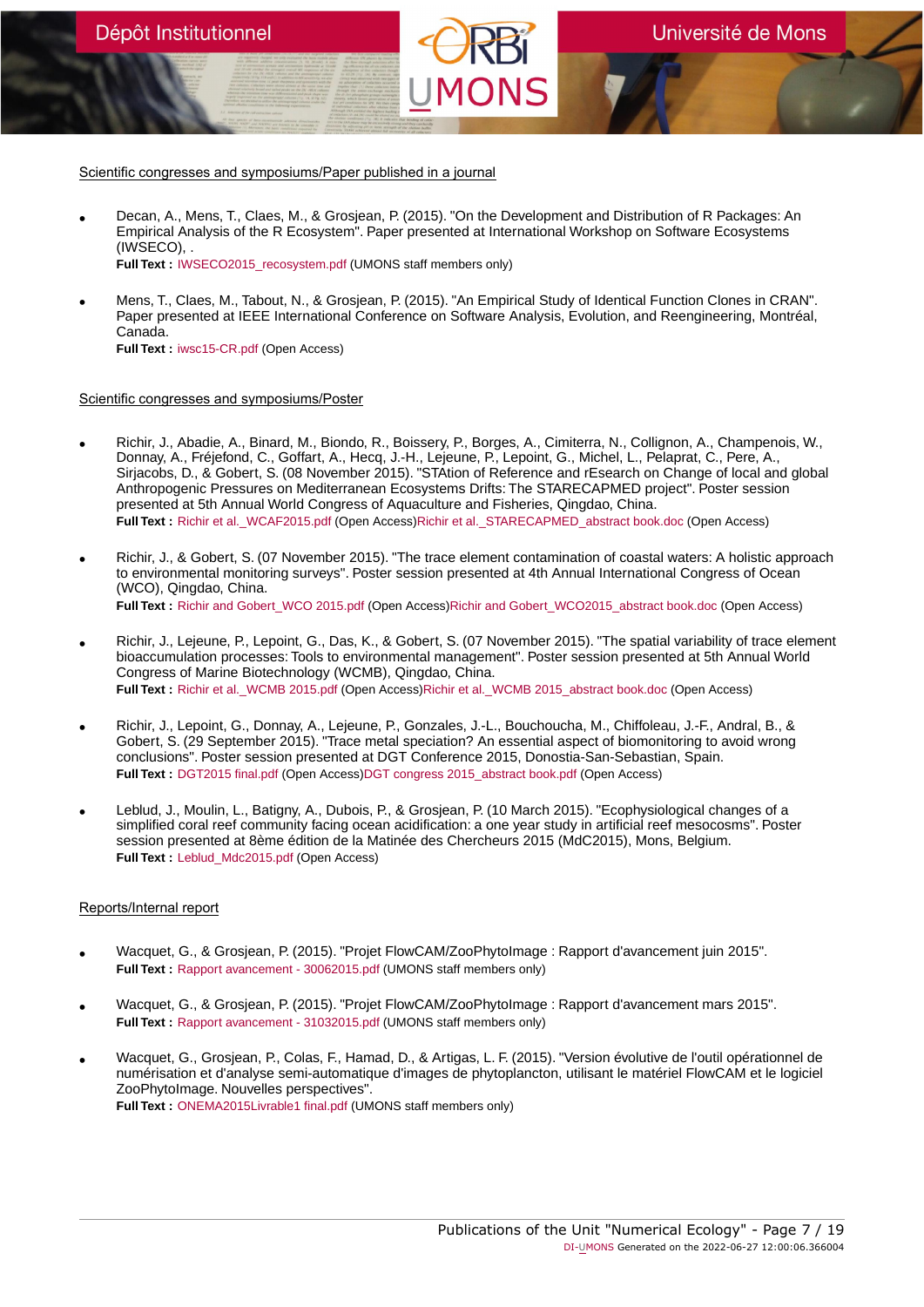# Computer developments/Software

• Grosjean, P., Denis, K., Wacquet, G., Irigoien, X., Boyra, G., Arregi, I., Lopez-Urrutia, A., Sieracki, M. E., & Tupper, B. (2015). "Zoo/PhytoImage version 5.4-0 : Analyse d'images de plancton assistée par ordinateur". **Full Text : ZoolmageManual french.pdf (Open Access)** 

# 2014

#### Parts of books/Contribution to collective works

- Mens, T., Claes, M., Grosjean, P., & Serebrenik, A. (2014). Studying Evolving Software Ecosystems based on Ecological Models. In T. Mens, A. Serebrenik, A. Cleve, T. Mens (Ed.), A. Serebrenik (Ed.), & A. Cleve (Ed.), "Evolving Software Systems" (pp. 297-326). Springer. **Full Text :** [chapter10.pdf](https://orbi.umons.ac.be/bitstream/20.500.12907/15542/1/chapter10.pdf) (UMONS staff members only)
- Grosjean, P., & Denis, K. (2014). Supervised classification of images, applied to plankton samples using R and Zooimage. In "Data mining applications with R" (pp. 331-366). Elsevier. **Full Text :** [Data mining with R.pdf](https://orbi.umons.ac.be/bitstream/20.500.12907/886/1/Data mining with R.pdf) (UMONS staff members only)

# Scientific journals/Article

- Moulin, L., Grosjean, P., Leblud, J., Batigny, A., Collard, M., & Dubois, P. (20 November 2014). Long-term mesocosms study of the effects of ocean acidification on growth and physiology of the sea urchin Echinometra mathaei. "Marine Environmental Research, 103", 103-114.
- Leblud, J., Moulin, L., Batigny, A., Dubois, P., & Grosjean, P. (2014). Technical note: Artificial coral reef mesocosms for ocean acidification investigations. "Biogeosciences Discussions". **Full Text :** [bg-2014-459-discussions-typeset\\_manuscript-version1.pdf](https://orbi.umons.ac.be/bitstream/20.500.12907/9818/1/bg-2014-459-discussions-typeset_manuscript-version1.pdf) (Open Access)
- Sheridan, C., Grosjean, P., Leblud, J., Palmer, C. V., Kushmaro, A., & Eeckhaut, I. (22 August 2014). Sedimentation rapidly induces an immune response and depletes energy stores in a hard coral. "Coral Reefs, 33" (4), 1067-1076. **Full Text :** Sheridan2014 CoralReefs SedimentationInducesImmuneResponseDepletes EnergyCoral.pdf (UMONS staff members only)
- Moulin, L., Grosjean, P., Leblud, J., Batigny, A., & Dubois, P. (01 August 2014). Impact of elevated pCO2 on acid-base regulation of the sea urchin Echinometra mathaei and its relation to resistance to ocean acidification: a study in mesocosms. "Journal of Experimental Marine Biology and Ecology, 457", 97-104. **Full Text :** [Moulin2014\\_JEMBE\\_ImpactElevatedpCO2EchinometraMathaeiMEsocosm.pdf](https://orbi.umons.ac.be/bitstream/20.500.12907/9487/1/Moulin2014_JEMBE_ImpactElevatedpCO2EchinometraMathaeiMEsocosm.pdf) (UMONS staff members only)

# Books/Book published as author, translator, etc.

• Faria, J. C., Grosjean, P., Jelihovschi, E. G., & Pietrobon, R. (2014). "Tinn-R Editor (2nd ed.)". Editus. **Full Text :** [Tinn-R ebook2.pdf](https://orbi.umons.ac.be/bitstream/20.500.12907/4927/1/Tinn-R ebook2.pdf) (UMONS staff members only)

- Grosjean, P. (30 October 2014). "Zoo/PhytoImage version 5. Simplification de l'interface pour utilisation REPHY en routine". Paper presented at Journées REPHY 2014, Nantes, France. **Full Text :** [Presentation ZooPhytoImage Nantes Journees REPHY.pdf](https://orbi.umons.ac.be/bitstream/20.500.12907/31840/1/Presentation ZooPhytoImage Nantes Journees REPHY.pdf) (UMONS staff members only)
- Grosjean, P. (25 August 2014). "Do software evolve too fast? A biologist's point of view". Paper presented at 2nd International Workshop on Ecosystem Architectures, Vienna, Austria. **Full Text :** [WEA2014keynoteAbstract.pdf](https://orbi.umons.ac.be/bitstream/20.500.12907/26627/2/WEA2014keynoteAbstract.pdf) (UMONS staff members only)[WEA2014keynote.pdf](https://orbi.umons.ac.be/bitstream/20.500.12907/26627/3/WEA2014keynote.pdf) (UMONS staff members only)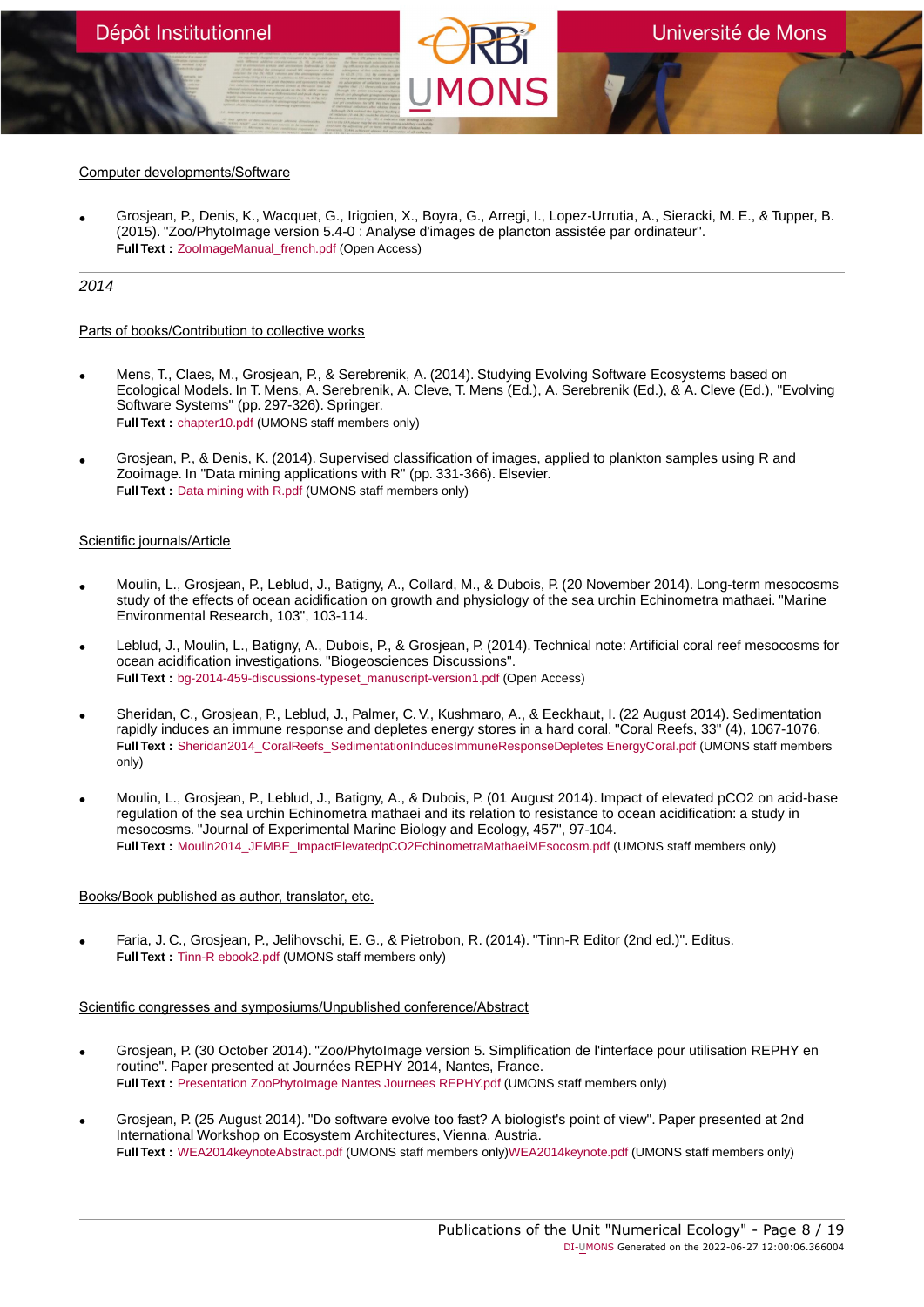- Moulin, L., Leblud, J., Batigny, A., Dubois, P., & Grosjean, P. (10 July 2014). "Effects of ocean acidification on the bioerosion by the sea urchin Echinometra mathaei in coral reefs". Paper presented at Gordon Research Conference on Ocean Global Change Biology, Waterville Valley, United States - New Hampshire. **Full Text :** [Gordon Research Conference 2014OGCB\\_Poster version finale.pdf](https://orbi.umons.ac.be/bitstream/20.500.12907/25233/1/Gordon Research Conference 2014OGCB_Poster version finale.pdf) (UMONS staff members only)
- Wacquet, G., Lefebvre, A., Neaud-Masson, N., Belin, C., & Grosjean, P. (13 June 2014). "Etude et caractérisation de la dynamique et de la diversité phytoplanctonique par analyse d'images et classification semi-automatisée". Paper presented at Instrumentation haute fréquence pour l'observation et la surveillance de l'environnement marin, Boulogne-sur-mer, France. **Full Text :** [Resume\\_WacquetEtAl\\_FlowCam\\_13062014.doc](https://orbi.umons.ac.be/bitstream/20.500.12907/241/1/Resume_WacquetEtAl_FlowCam_13062014.doc) (UMONS staff members only)
- Claes, M., Mens, T., & Grosjean, P. (30 May 2014). "Beyond R CMD check: Helping R developers to detect CRAN package conflicts". Paper presented at useR! 2014, Los Angeles, United States. **Full Text :** [UseR2014-Claes.pdf](https://orbi.umons.ac.be/bitstream/20.500.12907/5012/1/UseR2014-Claes.pdf) (UMONS staff members only)
- Grosjean, P. (04 February 2014). "Using biology and ecology as inspiration for software maintenance". Paper presented at IEEE CSMR-WCRE 2014 Software Evolution Week, Antwerpen, Belgium. **Full Text :** [CSMR2014keynote.pdf](https://orbi.umons.ac.be/bitstream/20.500.12907/36007/1/CSMR2014keynote.pdf) (Open Access)

- Claes, M., Mens, T., & Grosjean, P. (2014). "maintaineR: A web-based dashboard for maintainers of CRAN packages". Paper presented at IEEE International Conference on Software Maintenance and Evolution, Victoria, Canada. doi:10.1109/ICSME.2014.104 **Full Text :** [icsme2014tool.pdf](https://orbi.umons.ac.be/bitstream/20.500.12907/8936/1/icsme2014tool.pdf) (Open Access)
- Claes, M., Mens, T., & Grosjean, P. (2014). "On the maintainability of CRAN packages". Paper presented at IEEE CSMR-WCRE 2014 Software Evolution Week, Antwerpen, Belgium. doi:10.1109/CSMR-WCRE.2014.6747183 **Full Text :** [csmrwcre14era-er5-p-19868-993946c-19632-preprint.pdf](https://orbi.umons.ac.be/bitstream/20.500.12907/21124/1/csmrwcre14era-er5-p-19868-993946c-19632-preprint.pdf) (UMONS staff members only)
- Mens, T., Claes, M., & Grosjean, P. (2014). "ECOS: Ecological Studies of Open Source Software Ecosystems". Paper presented at IEEE CSMR-WCRE 2014 Software Evolution Week, Antwerpen, Belgium. doi:10.1109/CSMR-WCRE.2014.6747205 **Full Text :** [csmrwcre14projects-pr30-p-19868-993946c-19632-preprint.pdf](https://orbi.umons.ac.be/bitstream/20.500.12907/13619/1/csmrwcre14projects-pr30-p-19868-993946c-19632-preprint.pdf) (UMONS staff members only)

# Scientific congresses and symposiums/Poster

• Sheridan, C., Kushmaro, A., Baele, J.-M., Grosjean, P., Raymundo, L. J., & Eeckhaut, I. (24 August 2014). "Sedimentation influences on coral microbial communities". Poster session presented at ISME 15, Séoul, South Korea.

# Dissertations and theses/Doctoral thesis

- Denis, K. (2014). "Improvement and use of supervised classification applied to plankton digital images in Zoo/PhytoImage: (real-time) study of plankton communities in the North Sea". Unpublished doctoral thesis, Université de Mons. Jury: Grosjean, P. (Promotor), Eeckhaut, I., Artigas, L. F., Lancelot, C., Flammang, P., & Wattiez, R. **Full Text :** [These-K.Denis.pdf](https://orbi.umons.ac.be/bitstream/20.500.12907/16128/1/These-K.Denis.pdf) (UMONS staff members only)
- Moulin, L. (2014). "Impact de l'acidification des océans sur l'oursin Echinometra mathaei et son activité bioérosive des récifs coralliens : étude en mésocosmes artificiels". Unpublished doctoral thesis, Université de Mons. Jury: Dubois, P. (Promotor), Grosjean, P. (Promotor), Chou, L., Flammang, P., De Ridder, C., & Gazeau, F. **Full Text :** These Moulin Laure Version finale.pdf (UMONS staff members only)

# Computer developments/Software

• Grosjean, P., & Denis, K. (2014). "Package 'zooimage'". **Full Text :** [zooimage.pdf](https://orbi.umons.ac.be/bitstream/20.500.12907/21410/1/zooimage.pdf) (UMONS staff members only)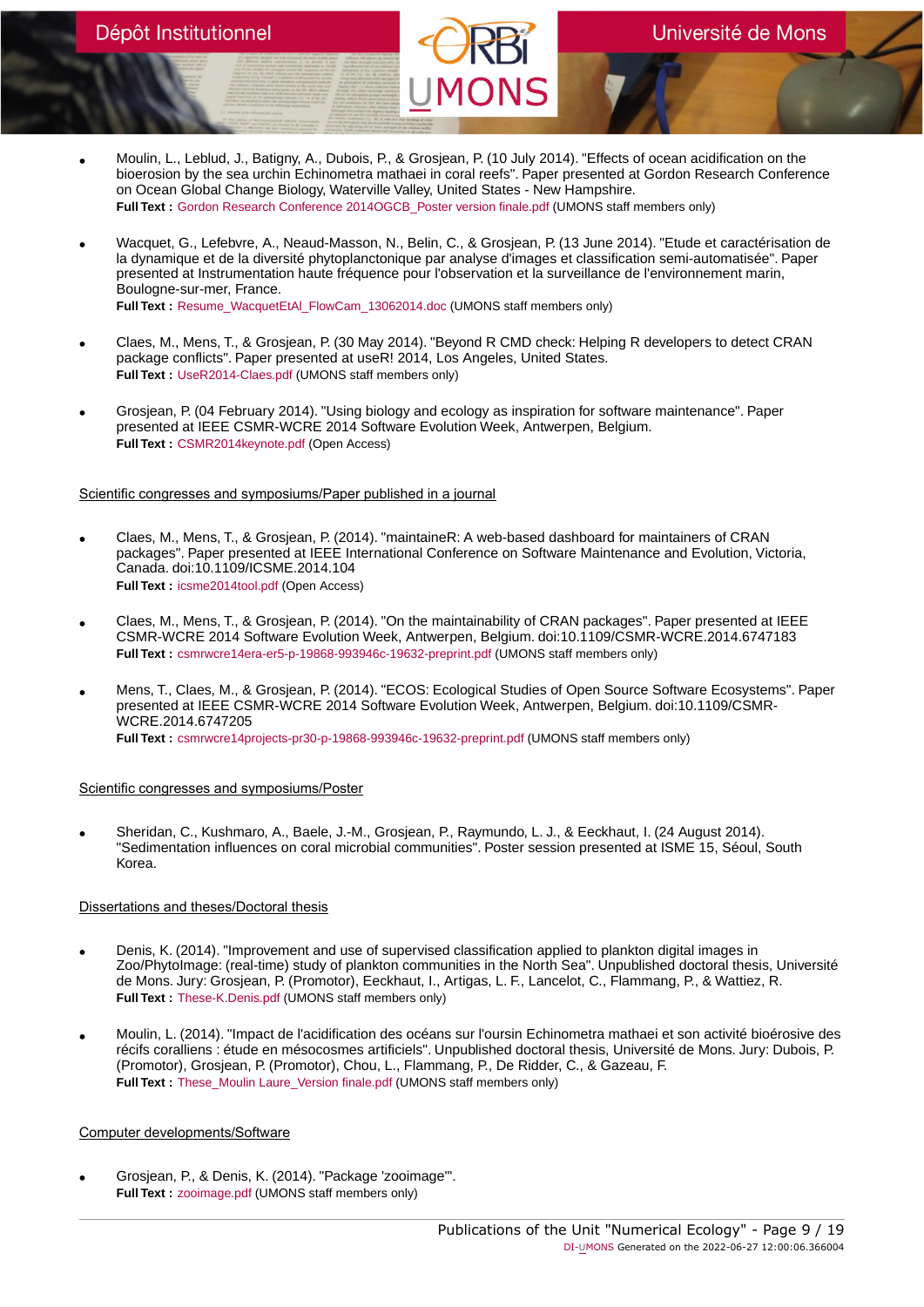• Grosjean, P. (2014). "Package 'mlearning'". **Full Text :** [mlearning.pdf](https://orbi.umons.ac.be/bitstream/20.500.12907/17611/1/mlearning.pdf) (Open Access)

# Diverse speeches and writings/Other

- Grosjean, P. (2014). "R pour qui et pourquoi?" Full Text : WAJUG2014 R.txt (UMONS staff members only)WAJUG2014 R.pdf (UMONS staff members only)
- Wacquet, G., Lefebvre, A., Colas, F., & Grosjean, P. (2014). "Finalisation d'un outil préopérationnel FlowCAM / ZooPhytoImage". **Full Text :** [FA-9 L3 2013 - fiche flowcam zoophytoimage - livrable 3 outil preoperationnel - version finale.pdf](https://orbi.umons.ac.be/bitstream/20.500.12907/27351/1/FA-9 L3 2013 - fiche flowcam zoophytoimage - livrable 3 outil preoperationnel - version finale.pdf) (UMONS staff members only)
- Grosjean, P. (2014). "Guide méthodologique. Version actualisée de ZooPhytoImage avec refonte de l'interface graphique". **Full Text :** [FA-9 L1 2013 - fiche flowcam phytoimage - livrable 1 guide methodo - version finale.pdf](https://orbi.umons.ac.be/bitstream/20.500.12907/37224/1/FA-9 L1 2013 - fiche flowcam phytoimage - livrable 1 guide methodo - version finale.pdf) (UMONS staff members only)
- Ali, N., Wacquet, G., Didry, M., Hamad, D., & Grosjean, P. (2014). "Utilisation conjointe de FlowCAM / ZooPhytoImage et de la cytométrie en flux. Premiers résultats et perspectives". **Full Text :** [FA-9 L4 2013 - fiche flowcam phytoimage - livrable 4 cytometrie - version finale.pdf](https://orbi.umons.ac.be/bitstream/20.500.12907/38701/1/FA-9 L4 2013 - fiche flowcam phytoimage - livrable 4 cytometrie - version finale.pdf) (UMONS staff members only)

# 2013

# Scientific journals/Article

- Hocking, T. D., Wutzler, T., Ponting, K., & Grosjean, P. (31 August 2013). Sustainable, extensible documentation generation using inlinedocs. "Journal of Statistical Software, 54" (6), 1-20. **Full Text :** [2013JSS\\_Inlinedocs.pdf](https://orbi.umons.ac.be/bitstream/20.500.12907/307/1/2013JSS_Inlinedocs.pdf) (UMONS staff members only)
- Collard, M., Laitat, K., Moulin, L., Catarino, A., Grosjean, P., & Dubois, P. (07 June 2013). Buffer capacity of the coelomic fluid in echinoderms. "Comparative Biochemistry and Physiology. Part A, Molecular and Integrative Physiology, 166", 199-206. **Full Text :** 2013 Collard, Laitat et al.pdf (UMONS staff members only)

- Grosjean, P., Denis, K., & Ali, N. (03 December 2013). "Zoo/PhytoImage: reconnaissance automatique du plancton par analyse d'image et classification supervisée". Paper presented at Dymaphy / Resomar, Boulogne-sur-mer, France. **Full Text :** [2013\\_Boulogne\\_RESOMAR.pdf](https://orbi.umons.ac.be/bitstream/20.500.12907/36884/1/2013_Boulogne_RESOMAR.pdf) (UMONS staff members only)
- Grosjean, P., Denis, K., & Ali, N. (02 December 2013). "Real-time and semi-automatic classification of phytoplankton using Zoo/PhytoImage". Paper presented at Dymaphy / Resomar, Boulogne-sur-mer, France.
- Pascal, B., Lavitra, T., Dubois, P., Lepoint, G., Grosjean, P., Todinanahary, G., Tsiresy, G., & Eeckhaut, I. (21 April 2013). "Presentation of the 'polyaquaculture in Madagascar': A research program to ensure sustainable coastal livelihoods in southwestern and northern regions of the Red Island". Paper presented at 21st International Seaweed Symposium, Bali, Indonesia.
- Moulin, L., Dubois, P., & Grosjean, P. (04 January 2013). "Impact de l'acidification sur la bioérosion des coraux hermatypiques par les oursins: étude en mésocosme". Paper presented at CIBIM, Mons, Belgium.
- Leblud, J., Grosjean, P., Moulin, L., & Batigny, A. (04 January 2013). "Changements écophysiologiques des scléractiniaires hermatypiques sous l'augmentation de la pCO2: étude en chemostats". Paper presented at CIBIM, Mons, Belgium. **Full Text :** [Leblud\\_20120223\\_CIBIM.pdf](https://orbi.umons.ac.be/bitstream/20.500.12907/28019/1/Leblud_20120223_CIBIM.pdf) (UMONS staff members only)
- Claes, M., Mens, T., & Grosjean, P. (2013). "Towards an empirical analysis of the maintainability of CRAN packages". Paper presented at BENEVOL 2013, Mons, Belgium.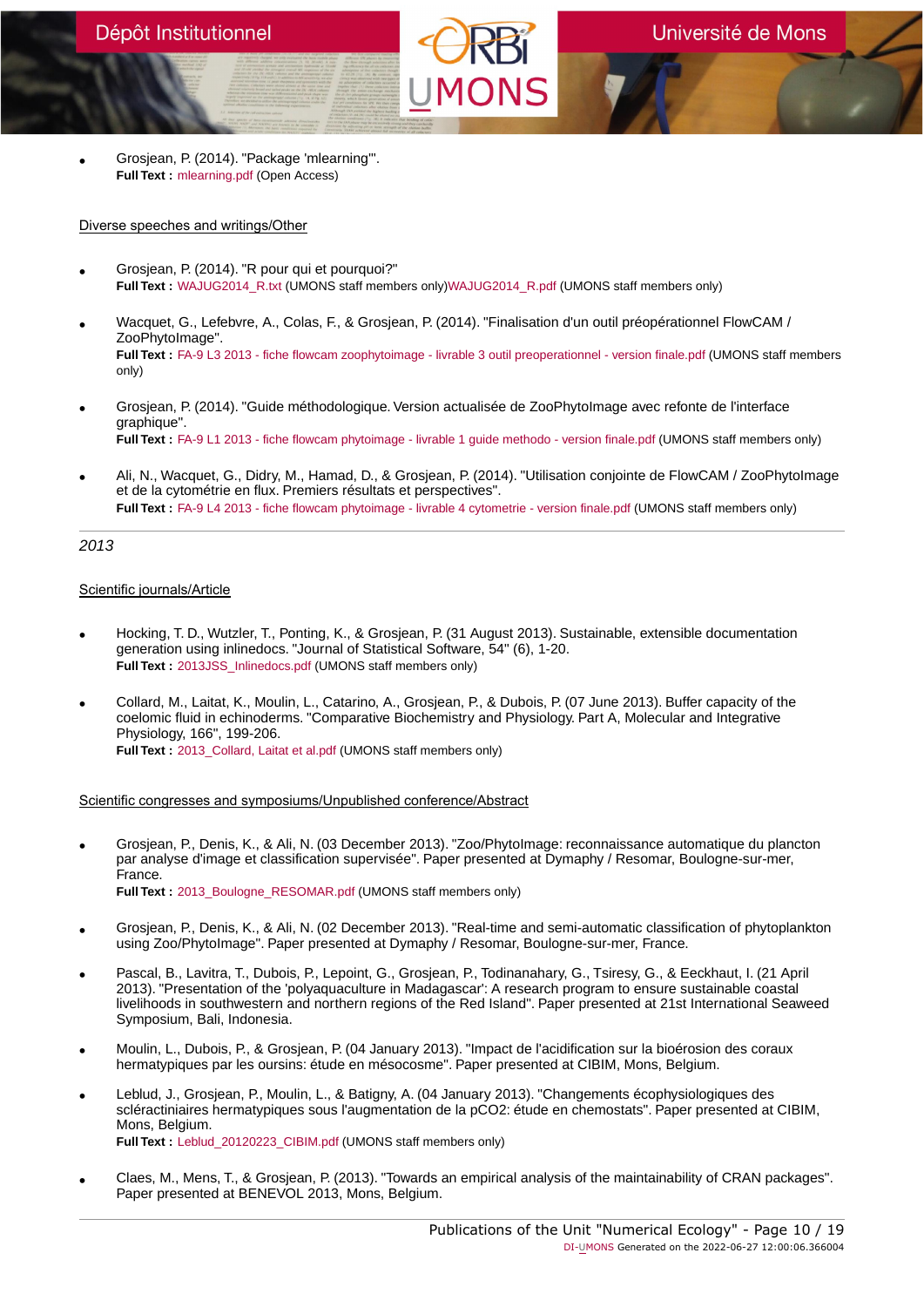• Mens, T., Claes, M., Drobisz, S., & Goeminne, M. (2013). "Proceedings of BENEVOL 2013 Software Evolution Research Seminar: Extended Abstracts of the Research Presentations". Paper presented at BENEVOL 2013, Mons, Belgium. **Full Text :** [BENEVOL\\_2013\\_Abstracts.pdf](https://orbi.umons.ac.be/bitstream/20.500.12907/32866/1/BENEVOL_2013_Abstracts.pdf) (Open Access)

# Scientific congresses and symposiums/Paper published in a journal

• Claes, M., Mens, T., Grosjean, P., & Serebrenik, A. (2013). "Modeling software evolution using biological evolution theories". Paper presented at ICSE-NIER, San Francisco, United States. **Full Text :** [ICSE-NIER-BIO2013.pdf](https://orbi.umons.ac.be/bitstream/20.500.12907/31782/1/ICSE-NIER-BIO2013.pdf) (UMONS staff members only)

# Scientific congresses and symposiums/Poster

- Ali, N., Grosjean, P., Hamad, D., & Artigas, L. F. (31 March 2013). "Optimisation de l'application de l'analyse d'image, combinée à la cytométrie en flux, pour l'étude et le suivi de communautés phytoplanctoniques des eaux côtières". Poster session presented at 7ième Matinée des Chercheurs, Mons, Belgium.
- Laghdass, M., Leblud, J., Moulin, L., Gillan, D., Grosjean, P., & Wattiez, R. (31 March 2013). "Effect of ocean acidification on coral-associated bacterial communities in artificial mesocosms by metaproteogenomic approach". Poster session presented at 7ième Matinée des Chercheurs, Mons, Belgium.

# Patents/Patent

• Grosjean, P., Leblud, J., & Batigny, A. (24 January 2013). "Methods and apparatus for analysis of aquatic chemical and/or biological systems". **Full Text :** [WO 2013010764 A1.pdf](https://orbi.umons.ac.be/bitstream/20.500.12907/30333/1/WO 2013010764 A1.pdf) (UMONS staff members only)

# Diverse speeches and writings/Other

• Denis, K., & Grosjean, P. (2013). "Amélioration de la validation partielle des suspects et de la correction statistique de l'erreur dans Zoo/PhytoImage pour les échantillons REPHY". **Full Text :** [RapportIFREMER2013CorrectionDErreur.pdf](https://orbi.umons.ac.be/bitstream/20.500.12907/556/1/RapportIFREMER2013CorrectionDErreur.pdf) (UMONS staff members only)

# 2012

- Lancelot, C., Grosjean, P., Rousseau, V., Breton, E., & Glibert, P. M. (01 March 2012). Rejoinder to 'Perils of correlating CUSUM-transformed variables to infer ecological relationships (Breton et al., 2006; Glibert 2010)'. "Limnology and Oceanography, 57" (2), 669-670. doi:10.4319/lo.2012.57.2.0669 Full Text : [Lancelot2012\\_LimnolOceanogr\\_RejoinderToPerilsOfCorrelatingCUMSUM.pdf](https://orbi.umons.ac.be/bitstream/20.500.12907/16443/1/Lancelot2012_LimnolOceanogr_RejoinderToPerilsOfCorrelatingCUMSUM.pdf) (UMONS staff members only)
- Gillan, D., Baeyens, W., Bechara, R., Billon, G., Denis, K., Grosjean, P., Leermakers, M., Lesven, L., Pede, A., Sabbe, K., & Gao, Y. (26 January 2012). Links between bacterial communities in marine sediments and trace metal geochemistry as measured by in situ DET/DGT approaches. "Marine Pollution Bulletin, 64", 353-362. doi:10.1016/j.marpolbul.2011.11.001 **Full Text :** [Gillan et al. 2012a.pdf](https://orbi.umons.ac.be/bitstream/20.500.12907/34194/1/Gillan et al. 2012a.pdf) (UMONS staff members only)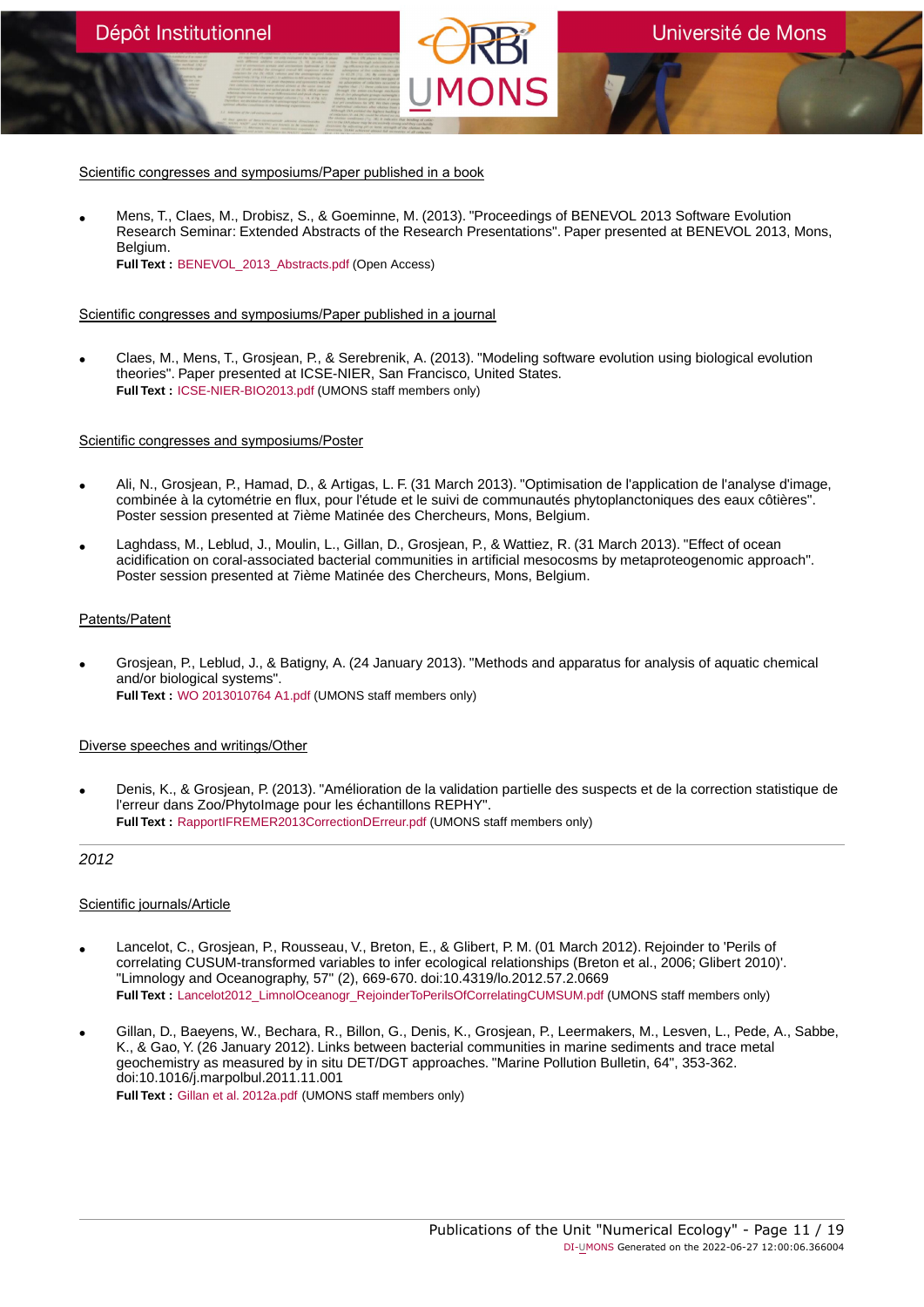Scientific congresses and symposiums/Unpublished conference/Abstract

Dépôt Institutionnel

- Sheridan, C., Grosjean, P., & Eeckhaut, I. (19 October 2012). "How annoying dirt can be a coral immunity perspective". Paper presented at 19th Benelux Congress of Zoology, Brussels, Belgium. **Full Text :** [Sheridan\\_19thBCZ.pdf](https://orbi.umons.ac.be/bitstream/20.500.12907/31373/1/Sheridan_19thBCZ.pdf) (UMONS staff members only)
- Dubois, P., Catarino, A., Collard, M., Dery, A., Laitat, K., Moulin, L., & Grosjean, P. (27 September 2012). "Adult echinoderms from fluctuating environments: Scope for adaptation or acclimatization to ocean acidification?" Paper presented at Third International Symposium on the Ocean in a High CO2 World, Monterey, United States - California. doi:10.1088/1748-0221/5/03/T03014 **Full Text :** [Abstract\\_High-CO2\\_PhD.pdf](https://orbi.umons.ac.be/bitstream/20.500.12907/9718/1/Abstract_High-CO2_PhD.pdf) (Open Access)
- Leblud, J., Grosjean, P., & Batigny, A. (25 September 2012). "Ecophysiological Changes of Hermatypic Scleractinians in High PCO2 Chemostat". Paper presented at Third International Symposium on the Ocean in a High CO2 World, Monterey, United States - California. **Full Text :** [201209\\_Abstract\\_HCO2W.pdf](https://orbi.umons.ac.be/bitstream/20.500.12907/28945/1/201209_Abstract_HCO2W.pdf) (Open Access)
- Moulin, L., Leblud, J., Batigny, A., Dubois, P., & Grosjean, P. (25 September 2012). "Impact of ocean acidification on the sea urchin Echinometra Mathaei and its roles as grazer and bioeroder in coral reefs". Paper presented at Third International Symposium on the Ocean in a High CO2 World, Monterey, United States - California. **Full Text :** [Moulin et al\\_Abstract\\_high\\_CO2\\_world.pdf](https://orbi.umons.ac.be/bitstream/20.500.12907/33834/1/Moulin et al_Abstract_high_CO2_world.pdf) (Open Access)
- Moulin, L., Dubois, P., & Grosjean, P. (21 August 2012). "Impact of ocean acidification on growth and physiology of the sea urchin Echinometra mathaei: a study in mesocosms". Paper presented at 14th International Echinoderm Conference, Brussels, Belgium. **Full Text :** [14IEC presentation.ppt](https://orbi.umons.ac.be/bitstream/20.500.12907/29571/1/14IEC presentation.ppt) (UMONS staff members only)
- Fransolet, D., Ugille, A., Roberty, S., Grosjean, P., & Plumier, J.-C. (11 July 2012). "Increased cell proliferation in Seriatopora hystrix following heat-induced bleaching". Paper presented at 12th International Coral Reef Symposium, Cairns, Australia.
- Mens, T., Claes, M., Grosjean, P., & Serebrenik, A. (09 July 2012). "Applying Biological Evolution to Software Ecosystems: A Case study with Gnome". Paper presented at BENEVOL, Delf, Netherlands.

2011

# Books/Book published as author, translator, etc.

• Lancelot, C., Rousseau, V., Lacroix, G., Denis, K., Gypens, N., Grosjean, P., Van Nieuwenhove, K., Parent, J.-Y., Ruddick, K., & Delbare, D. (2011). "Combined effects of changing hydroclimate and human activity on coastal ecosystem health - AMORE III". Belgian Science Policy. **Full Text :** [AMORE III-final report 2011.pdf](https://orbi.umons.ac.be/bitstream/20.500.12907/686/1/AMORE III-final report 2011.pdf) (UMONS staff members only)

- Moulin, L., Grosjean, P., & Dubois, P. (30 September 2011). "Impact of ocean acidification on growth and physiology of Echinometra mathaei: a mesocosm study". Paper presented at World conference on marine biodiversity, Aberdeen, United Kingdom. **Full Text :** [Moulin2011Aberdeen Summary.pdf](https://orbi.umons.ac.be/bitstream/20.500.12907/5887/1/Moulin2011Aberdeen Summary.pdf) (UMONS staff members only)
- Tunin-Ley, A., Maurer, D., Denis, K., Belin, C., & Grosjean, P. (15 February 2011). "Coupling optical detection by FlowCAM to automatic classification by the software Zoo/PhytoImage for automation of phytoplankton community identification". Paper presented at ASLO Aquatic Sciences Meeting, San Juan, Unknown/unspecified. **Full Text :** [ASLO\\_TuninLey\\_Abstract.pdf](https://orbi.umons.ac.be/bitstream/20.500.12907/34987/2/ASLO_TuninLey_Abstract.pdf) (UMONS staff members only[\)ASLO\\_TuninLey\\_S64.pdf](https://orbi.umons.ac.be/bitstream/20.500.12907/34987/3/ASLO_TuninLey_S64.pdf) (UMONS staff members only)
- Maurer, D., Tunin-Ley, A., Denis, K., Barbier, C., Pouvreau, S., & Grosjean, P. (15 February 2011). "Semi-automated identification of planktonic larvae of the oyster Crassostrea gigas using FlowCAM coupled to the image analysis software Zoo/PhytoImage". Paper presented at ASLO Aquatic Sciences Meeting, San Juan, Unknown/unspecified. **Full Text :** [ASLO\\_Maurer\\_Abstract.pdf](https://orbi.umons.ac.be/bitstream/20.500.12907/19271/2/ASLO_Maurer_Abstract.pdf) (UMONS staff members only)[ASLO\\_Maurer\\_S64.pdf](https://orbi.umons.ac.be/bitstream/20.500.12907/19271/3/ASLO_Maurer_S64.pdf) (UMONS staff members only)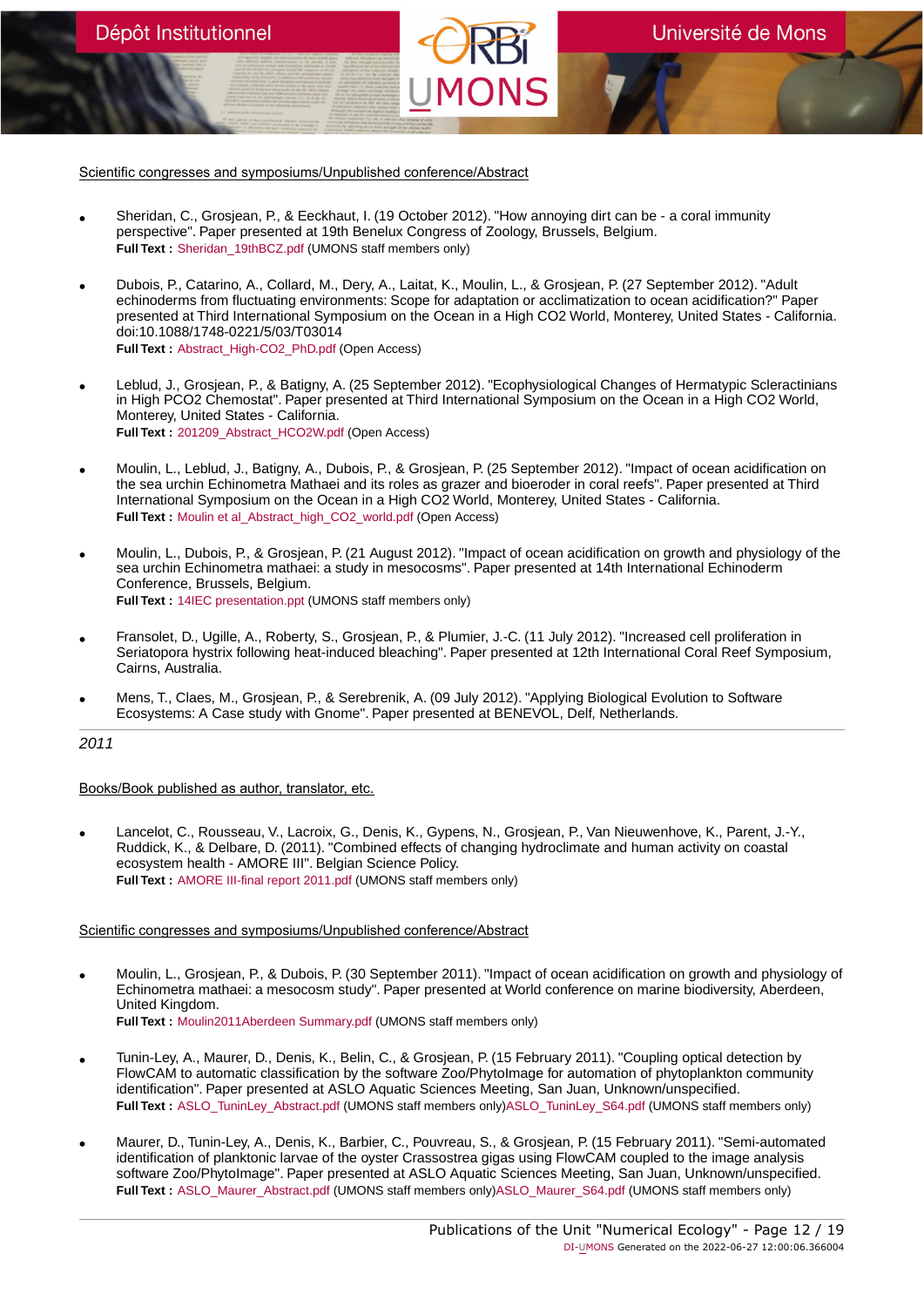• Denis, K., Tunin-Ley, A., Maurer, D., & Grosjean, P. (15 February 2011). "Statistical error correction of Zoo/PhytoImage identification by partial manual validation of suspect particles". Paper presented at ASLO Aquatic Sciences Meeting, San Juan, Unknown/unspecified. **Full Text :** [ASLO\\_Denis\\_Abstract.pdf](https://orbi.umons.ac.be/bitstream/20.500.12907/27401/2/ASLO_Denis_Abstract.pdf) (UMONS staff members only)[ASLO\\_Denis\\_S64.pdf](https://orbi.umons.ac.be/bitstream/20.500.12907/27401/3/ASLO_Denis_S64.pdf) (UMONS staff members only)

# 2010

# Books/Book published as author, translator, etc.

• Faria, J. C., Grosjean, P., Jelihovschi, E. G., & Pietrobon, R. (2010). "Tinn-R Editor". Rmetrics Association. **Full Text :** [Tinn-R ebook.pdf](https://orbi.umons.ac.be/bitstream/20.500.12907/6926/1/Tinn-R ebook.pdf) (UMONS staff members only)

#### Scientific congresses and symposiums/Unpublished conference/Abstract

- Leblud, J., Batigny, A., & Grosjean, P. (09 December 2010). "Study of hermatypic scleractinian Seriatomora hystrix in high pCO2 chemostats". Paper presented at Euro ISRS Symposium, Wageningen, Netherlands. **Full Text :** [2010ISRS\\_abstract.pdf](https://orbi.umons.ac.be/bitstream/20.500.12907/7307/2/2010ISRS_abstract.pdf) (UMONS staff members only[\)2010ISRS\\_poster.pdf](https://orbi.umons.ac.be/bitstream/20.500.12907/7307/3/2010ISRS_poster.pdf) (UMONS staff members only)
- Denis, K., & Grosjean, P. (10 June 2010). "Original method to optimize groups in automatic plankton classification, applied to North Sea phytoplankton using Zoo/PhytoImage". Paper presented at Joint meeting ASLO & NABS. Aquatic sciences: global changes from the center to the edge, Santa Fe, United States. **Full Text :** [2010SantaFe\\_Abstract.pdf](https://orbi.umons.ac.be/bitstream/20.500.12907/16182/2/2010SantaFe_Abstract.pdf) (UMONS staff members only[\)2010SantaFe\\_Presentation.pdf](https://orbi.umons.ac.be/bitstream/20.500.12907/16182/3/2010SantaFe_Presentation.pdf) (UMONS staff members only)

#### Diverse speeches and writings/Other

• Grosjean, P. (2010). "svUnit: A framework for unit testing in R". **Full Text :** [svUnit.pdf](https://orbi.umons.ac.be/bitstream/20.500.12907/34509/1/svUnit.pdf) (UMONS staff members only)

# 2009

# Scientific journals/Article

- Irigoien, X., Fernandes, J. A., Grosjean, P., Denis, K., Albaina, A., & Santos, M. (01 January 2009). Spring zooplankton distribution in the Bay of Biscay from 1998 to 2006 in relation with anchovy recruitment. "Journal of Plankton Research, 31" (1), 1-17. doi:10.1093/plankt/fbn096 **Full Text :** [Irigoien2009\\_31JPlanktonRes.pdf](https://orbi.umons.ac.be/bitstream/20.500.12907/7169/1/Irigoien2009_31JPlanktonRes.pdf) (Open Access)
- Lavitra, T., Rasolofonirina, R., Grosjean, P., Jangoux, M., & Eeckhaut, I. (01 January 2009). The effect of food quality and rearing density on growth and survival of epibenthic juveniles of the sea cucumber Holothuria scabra. "Western Indian Ocean J. Mar. Sci, 8" (1), 87-95. **Full Text :** [Eeckhaut2009\(4\) WIOMSA-20100831125646.pdf](https://orbi.umons.ac.be/bitstream/20.500.12907/17772/1/Eeckhaut2009(4) WIOMSA-20100831125646.pdf) (UMONS staff members only)
- Bailly, P., Grosjean, P., & Flammang, P. (01 January 2009). Measurement of the attachment strength of brachiolaria larvae and metamorphic individuals of the sea star Asterina gibbosa by centrifugation method. "Journal of Experimental Marine Biology and Ecology, 372" (1-2), 82-90. doi:10.1016/j.jembe.2009.02.011 **Full Text :** [Bailly2009\\_372JExpMarBiolEcol.pdf](https://orbi.umons.ac.be/bitstream/20.500.12907/30085/1/Bailly2009_372JExpMarBiolEcol.pdf) (Open Access)

#### Scientific congresses and symposiums/Unpublished conference/Abstract

• Grosjean, P., Romain, F., & Barton, K. (10 July 2009). "SciViews-K and Komodo Edit, a new platform-independent GUI/IDE for R". Paper presented at UseR!2009, Rennes, France. **Full Text :** [UseR2009\\_SciViewsK.pdf](https://orbi.umons.ac.be/bitstream/20.500.12907/27760/1/UseR2009_SciViewsK.pdf) (UMONS staff members only)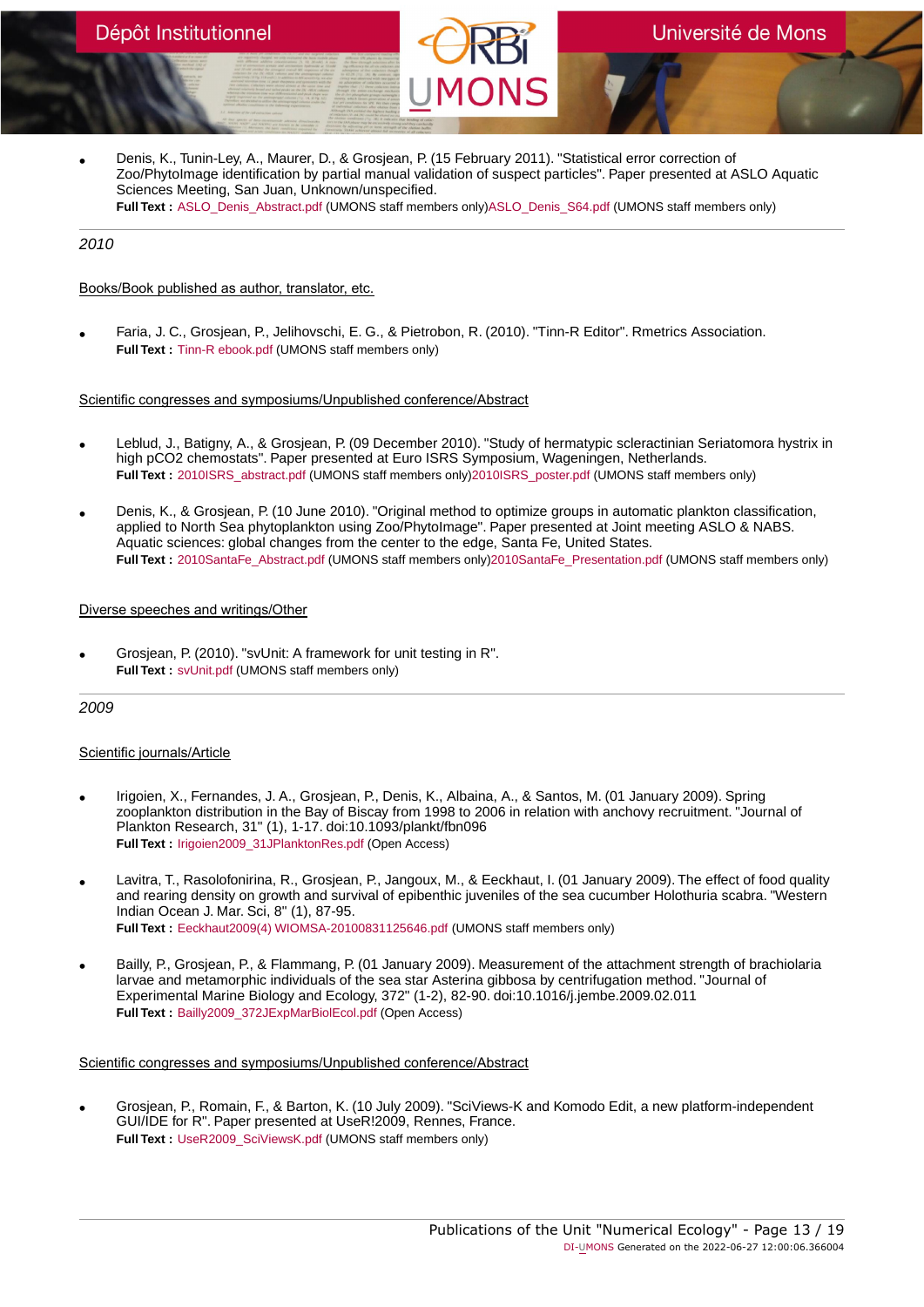• Denis, K., Irigoien, X., Romain, F., Rousseau, V., Parent, J.-Y., Lancelot, C., & Grosjean, P. (09 July 2009). "Zoo/PhytoImage, a software for automatic analysis of plankton samples based on R and ImageJ". Paper presented at UseR!2009, Rennes, France. **Full Text :** [UseR2009\\_ZooPhytoImage.pdf](https://orbi.umons.ac.be/bitstream/20.500.12907/35737/1/UseR2009_ZooPhytoImage.pdf) (UMONS staff members only)

# Scientific congresses and symposiums/Poster

• Denis, K., Parent, J.-Y., Rousseau, V., Lancelot, C., & Grosjean, P. (24 June 2009). "Near real-time monitoring of plankton in the Belgian Coastal Zone using Zoo/PhytoImage and the FlowCAM". Poster session presented at 3rd GLOBEC Open Science Meeting, Victoria, Canada. **Full Text :** [2009Victoria\\_Abstract.pdf](https://orbi.umons.ac.be/bitstream/20.500.12907/432/2/2009Victoria_Abstract.pdf) (UMONS staff members only[\)2009Victoria\\_Poster.pdf](https://orbi.umons.ac.be/bitstream/20.500.12907/432/3/2009Victoria_Poster.pdf) (UMONS staff members only)

# Patents/Patent

• Gorsky, G., Picheral, M., & Grosjean, P. (30 June 2009). "Optical scanning device for liquid biological samples, process of operation and computer program for a computer connected to said device". **Full Text :** [US7555144.pdf](https://orbi.umons.ac.be/bitstream/20.500.12907/11936/1/US7555144.pdf) (UMONS staff members only)

# 2008

# Scientific congresses and symposiums/Unpublished conference/Abstract

• Leblud, J., Batigny, A., & Grosjean, P. (07 October 2008). "Effect of high CO2 on the physiology and growth of the hermatypic coral Seriatopora hystrix in nano-sized chemostat". Paper presented at 2nd Symposium on the Ocean in a High-CO2 World, Monaco, Monaco. **Full Text :** [2008\\_Monaco\\_Abstract.doc](https://orbi.umons.ac.be/bitstream/20.500.12907/19742/2/2008_Monaco_Abstract.doc) (UMONS staff members only[\)2008\\_Monaco\\_Poster.pdf](https://orbi.umons.ac.be/bitstream/20.500.12907/19742/3/2008_Monaco_Poster.pdf) (UMONS staff members only)

# 2007

# Scientific journals/Article

- Kell, L. T., Mosqueria, I., Grosjean, P., Fromentin, J.-M., Garcia, D., Hillary, R., Jardim, E., Mardle, S., Pastoors, M., Poos, J. J., Scott, F., & Scott, R. D. (02 January 2007). FLR: an open-source framework for the evaluation and development of management strategies. "ICES Journal of Marine Science, 64" (4), 640-646. doi:10.1093/icesjms/fsm012 **Full Text :** [Kell2007\\_64ICESJMarSci.pdf](https://orbi.umons.ac.be/bitstream/20.500.12907/37693/1/Kell2007_64ICESJMarSci.pdf) (UMONS staff members only)
- Benfield, M. C., Grosjean, P., Culverhouse, P., Irigoien, X., Sieracki, M. E., Lopez-Urrutia, A., Dam, H. G., Hu, Q., Davis, C. S., Hansen, A., Pilskaln, C. H., Riseman, E., Schultz, H., Utgoff, P. E., & Gorsky, G. (01 January 2007). RAPID : Research on Automated Plankton Identification. "Journal of Oceanography, 20" (2), 172-187. **Full Text :** [Benfield2007\\_20Oceanography.pdf](https://orbi.umons.ac.be/bitstream/20.500.12907/23763/1/Benfield2007_20Oceanography.pdf) (Open Access)

# Scientific congresses and symposiums/Unpublished conference/Abstract

• Grosjean, P., & Denis, K. (28 May 2007). "The computer does the hard work: (semi)-automatic classification of zooplankton". Paper presented at 4th International Zooplankton Production Symposium, Hiroshima, Japan. **Full Text :** [2007\\_Hiroshima Abstract.pdf](https://orbi.umons.ac.be/bitstream/20.500.12907/773/2/2007_Hiroshima Abstract.pdf) (UMONS staff members only)[2007\\_Hiroshima Presentation.pdf](https://orbi.umons.ac.be/bitstream/20.500.12907/773/3/2007_Hiroshima Presentation.pdf) (UMONS staff members only)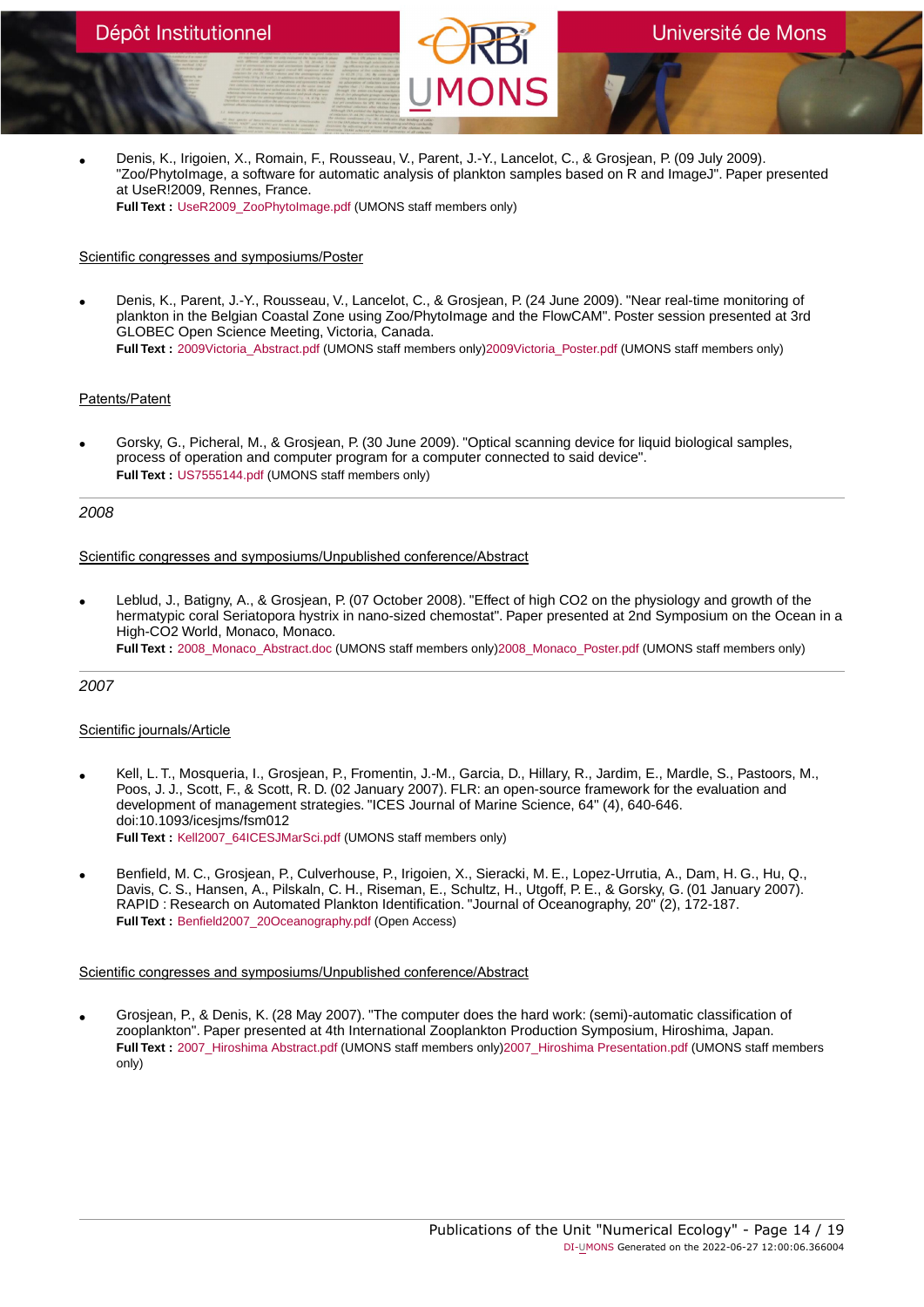# Reports/Internal report

• Lancelot, C., Rousseau, V., Lacroix, G., Denis, K., Gypens, N., Grosjean, P., Van Nieuwenhove, K., Parent, J.-Y., Ruddick, K., & Delbare, D. (2007). "Combined effects of changing hydroclimate and human activity on coastal ecosystem health - AMORE III: Final report phase I - Summary". Belgian Science Policy. **Full Text :** [2007\\_AMORE\\_III summary.pdf](https://orbi.umons.ac.be/bitstream/20.500.12907/31493/1/2007_AMORE_III summary.pdf) (UMONS staff members only)

# 2006

#### Scientific congresses and symposiums/Unpublished conference/Abstract

- Kell, L., Grosjean, P., Mosqueria, I., Fromentin, J.-M., Jardim, E., Hillary, R., Mardle, S., Poos, J. J., & Scott, R. (27 June 2006). "FLR: an open source fisheries library or framework for the evaluation of management strategies". Paper presented at ICES Symposium on Management Strategies, Galway, Ireland. **Full Text** : 2006 GalwayAbstractFLR.pdf (UMONS staff members only)
- Grosjean, P., Hillary, R., Jardim, E., Kell, L., Mosqueira, I., Poos, J. J., Scott, R., & Thompson, H. S. (16 June 2006). "Fisheries modelling in R: the FLR (Fisheries Library in R) project". Paper presented at User!2006, Vienna, Austria. **Full Text :** [2006\\_Vienna\\_UseR FLR abstract.pdf](https://orbi.umons.ac.be/bitstream/20.500.12907/13248/2/2006_Vienna_UseR FLR abstract.pdf) (UMONS staff members only[\)2006\\_Vienna\\_UseR FLR presentation.pdf](https://orbi.umons.ac.be/bitstream/20.500.12907/13248/3/2006_Vienna_UseR FLR presentation.pdf) (UMONS staff members only)
- Short, T., & Grosjean, P. (15 June 2006). "Online applications with Rpad". Paper presented at User!2006, Vienna, Austria. **Full Text :** [2006\\_Vienna\\_UseR Rpad abstract.pdf](https://orbi.umons.ac.be/bitstream/20.500.12907/14142/2/2006_Vienna_UseR Rpad abstract.pdf) (UMONS staff members only[\)2006\\_Vienna\\_UseR Rpad presentation.pdf](https://orbi.umons.ac.be/bitstream/20.500.12907/14142/3/2006_Vienna_UseR Rpad presentation.pdf) (UMONS staff members only)
- Grosjean, P. (15 June 2006). "Collaborative writing of R documentation using a Wiki". Paper presented at User!2006, Vienna, Austria. Full Text : 2006 Vienna UseR RWiki abstract.pdf (UMONS staff members only)2006 Vienna UseR RWiki presentation.pdf (UMONS staff members only)

# Diverse speeches and writings/Other

• Grosjean, P. (2006). "Introduction à R pour biologiste". **Full Text :** [Introduction à R.pdf](https://orbi.umons.ac.be/bitstream/20.500.12907/26801/1/Introduction � R.pdf) (UMONS staff members only)

#### 2005

# Parts of books/Contribution to collective works

• Vaïtilingon, D., Jangoux, M., & Grosjean, P. (2005). Cultured aquatic animal species: The european edible echinoid Paracentrotus lividus. In "Aquaculture Compendium". Wallingford, United Kingdom: CAB International. **Full Text :** [Vaitilingon2005\\_AquacultureCompendium.pdf](https://orbi.umons.ac.be/bitstream/20.500.12907/631/1/Vaitilingon2005_AquacultureCompendium.pdf) (UMONS staff members only)

- Haesaerts, D., Finlay, J. A., Callow, M. E., Callow, J. A., Grosjean, P., Jangoux, M., & Flammang, P. (14 October 2005). Evaluation of the attachment strength of individuals of Asterina gibbosa (Asteroïdea, Echinodermata) during the perimetamorphic period. "Biofouling, 21" (5-6), 229-235. doi:10.1080/08927010500414901 **Full Text :** [Haesaerts2005\\_21Biofouling.pdf](https://orbi.umons.ac.be/bitstream/20.500.12907/25011/1/Haesaerts2005_21Biofouling.pdf) (Open Access)
- Warembourg, C., Grosjean, P., Picheral, M., Ibanez, F., & Gorsky, G. (01 January 2005). Le ZOOSCAN: un système d'imagerie rapide pour la mesure et la classification automatique du zooplancton. "Journal de Recherche Océanographique, 30", 1-12. **Full Text :** [Warembourg2005\\_JResOceano.pdf](https://orbi.umons.ac.be/bitstream/20.500.12907/7945/1/Warembourg2005_JResOceano.pdf) (UMONS staff members only)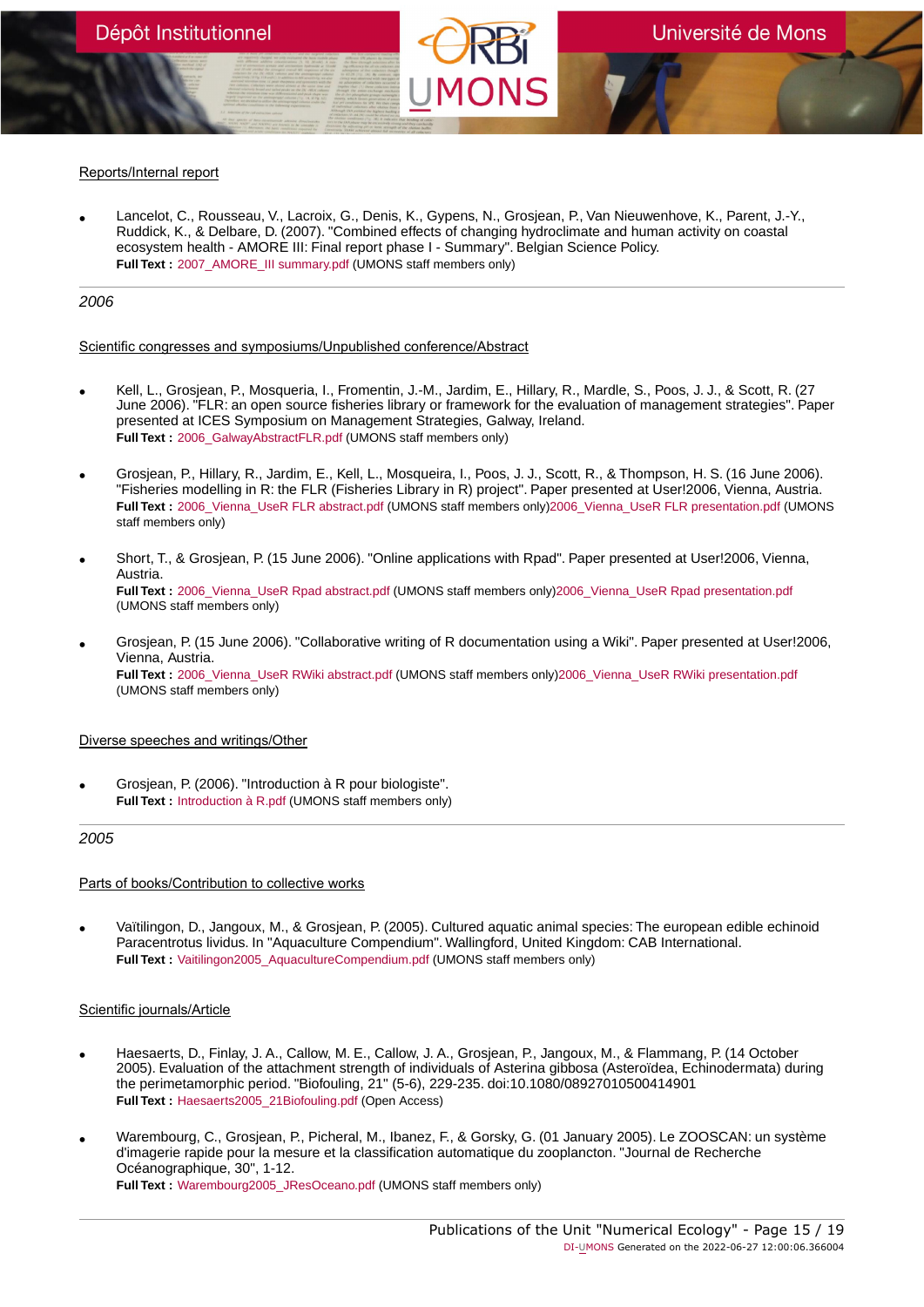Scientific congresses and symposiums/Unpublished conference/Abstract

- Grosjean, P. (02 November 2005). "The ZooImage framework". Paper presented at GLOBEC / SPACC workshop on image analysis to count and identify zooplankton, San Sebastian, Spain. **Full Text :** [ZooImage\\_Workshop ZooImage framework.pdf](https://orbi.umons.ac.be/bitstream/20.500.12907/18646/1/ZooImage_Workshop ZooImage framework.pdf) (UMONS staff members only)
- Grosjean, P. (01 November 2005). "Introduction to the workshop on image analysis to count and identify zooplankton". Paper presented at GLOBEC / SPACC workshop on image analysis to count and identify zooplankton, San Sebastian, Spain.

**Full Text :** Zoolmage Workshop Introduction Abstract.pdf (UMONS staff members only)Zoolmage Workshop Introduction [Irigoien.pdf](https://orbi.umons.ac.be/bitstream/20.500.12907/33592/3/ZooImage_Workshop Introduction Irigoien.pdf) (UMONS staff members only)

# Diverse speeches and writings/Other

- Grosjean, P. (2005). "R: introductory course for biologists". **Full Text :** [RIntroEnglish.pdf](https://orbi.umons.ac.be/bitstream/20.500.12907/15269/1/RIntroEnglish.pdf) (UMONS staff members only)
- Grosjean, P., Lecoutre, E., Faria, J. C., & Rufino, M. (2005). "SciViews-R: A GUI API and a suite of applications for R. Version 0.8-9". **Full Text :** [SciViews R 0.8.9 Manual.doc](https://orbi.umons.ac.be/bitstream/20.500.12907/31368/1/SciViews R 0.8.9 Manual.doc) (UMONS staff members only)

# 2004

# Scientific journals/Article

• Grosjean, P., Picheral, M., Warembourg, C., & Gorsky, G. (01 January 2004). Enumeration, measurement, and identification of net zooplankton samples using the ZOOSCAN digital imaging system. "ICES Journal of Marine Science, 61" (4), 518-525. doi:10.1016/j.icesjms.2004.03.012 **Full Text :** [Grosjean2004\\_61ICESJMarSci.pdf](https://orbi.umons.ac.be/bitstream/20.500.12907/13462/1/Grosjean2004_61ICESJMarSci.pdf) (UMONS staff members only)

# Diverse speeches and writings/Other

• Grosjean, P. (2004). "Getting started with SciViews, R and R Commander".

# 2003

# Scientific journals/Article

- Gorsky, G., & Grosjean, P. (01 April 2003). Qualitative and quantitative assessment of zooplankton samples. "GLOBEC International Newsletter, 9" (1), 5. **Full Text :** [GorskyGrosjean2003\\_Globec.pdf](https://orbi.umons.ac.be/bitstream/20.500.12907/2142/1/GorskyGrosjean2003_Globec.pdf) (UMONS staff members only)
- Grosjean, P., Spirlet, C., & Jangoux, M. (01 January 2003). A functional growth model with intraspecific competition applied to a sea urchin, Paracentrotus lividus. "Canadian Journal of Fisheries and Aquatic Sciences, 60", 237-246. Full Text : 2003 CJFAS.pdf (UMONS staff members only)

# Scientific congresses and symposiums/Unpublished conference/Abstract

• Grosjean, P., Picheral, M., Warembourg, C., & Gorsky, G. (21 May 2003). "Enumeration, measurement and identification of net zooplankton samples using the ZOOSCAN digital imaging system". Paper presented at 3rd Zooplankton Production Symposium, Gijon, Spain. **Full Text :** [2003\\_Gijon Session 6.pdf](https://orbi.umons.ac.be/bitstream/20.500.12907/7741/2/2003_Gijon Session 6.pdf) (UMONS staff members only[\)2003\\_Gijon Zooscan.pdf](https://orbi.umons.ac.be/bitstream/20.500.12907/7741/3/2003_Gijon Zooscan.pdf) (UMONS staff members only)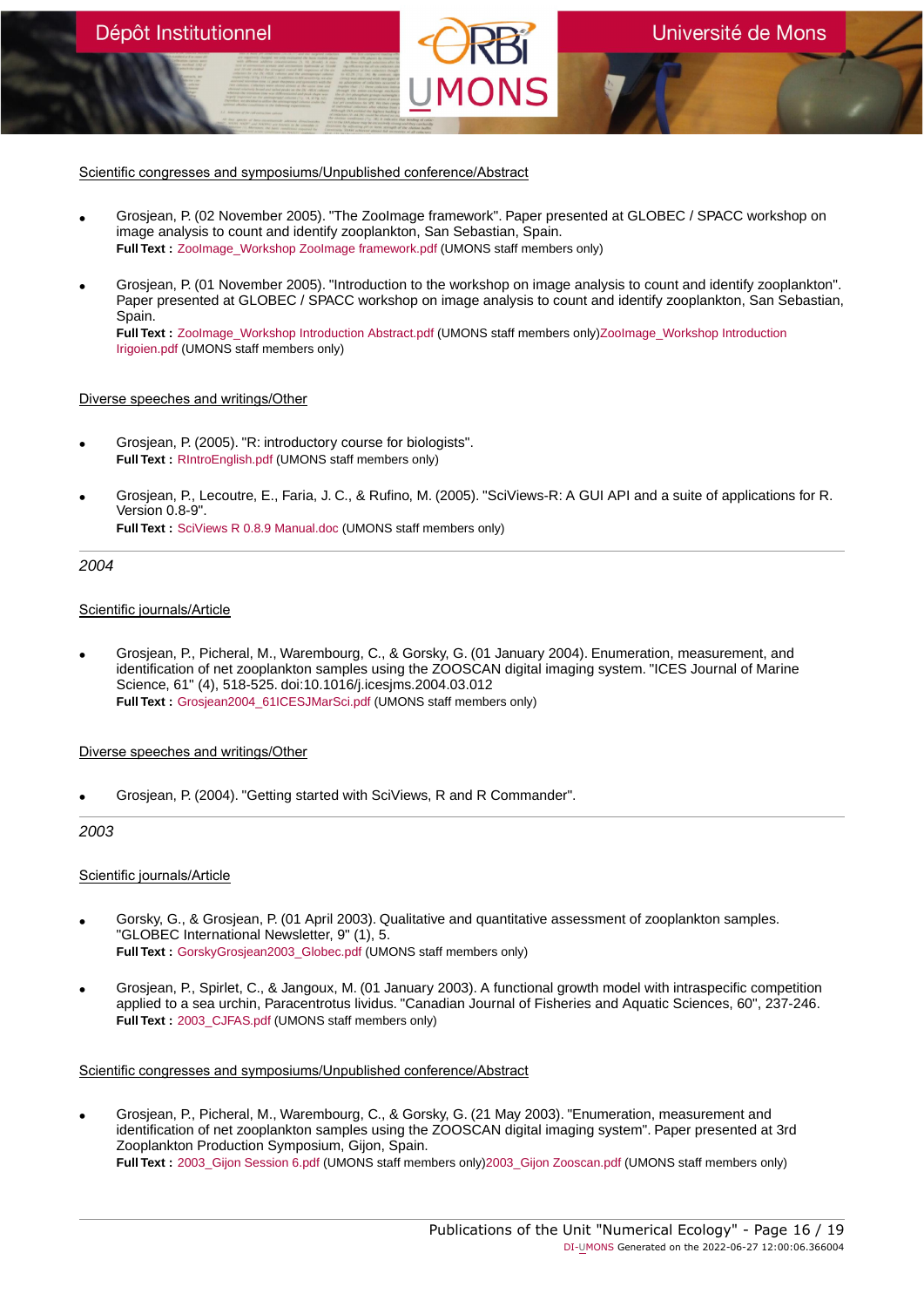• Grosjean, P. (2003). "SciViews: an object-oriented abstraction layer to design GUIs on top of various calculation kernels". Paper presented at Distributed Statistical Computing, Vienna, Austria. **Full Text :** [2003\\_OnlineDSC.pdf](https://orbi.umons.ac.be/bitstream/20.500.12907/3244/1/2003_OnlineDSC.pdf) (UMONS staff members only)

# 2002

# Scientific congresses and symposiums/Unpublished conference/Abstract

• Grosjean, P., Picheral, M., Warembourg, C., & Gorsky, G. (20 October 2002). "New methods for treatment of net samples and for underwater imaging of zooplankton". Paper presented at PICES 11th Annual Meeting, Qingdao, China. **Full Text :** [2002\\_China Zooscan.pdf](https://orbi.umons.ac.be/bitstream/20.500.12907/35825/1/2002_China Zooscan.pdf) (UMONS staff members only)

2001

# Scientific journals/Article

- Vaitilingon, D., Morgan, R., Grosjean, P., Gosselin, P., & Jangoux, M. (28 April 2001). Effects of delayed metamorphosis and food rations on the perimetamorphic events in the echinoid Paracentrotus lividus (Lamarck, 1816) (Echinodermata). "Journal of Experimental Marine Biology and Ecology, 262", 41-60. **Full Text :** [2001\\_JEMBE.pdf](https://orbi.umons.ac.be/bitstream/20.500.12907/8147/1/2001_JEMBE.pdf) (UMONS staff members only)
- Spirlet, C., Grosjean, P., & Jangoux, M. (01 January 2001). Cultivation of Paracentrotus lividus (Echinodermata: Echinoidea) fed extruded feeds: digestion efficiency, somatic production and gonadal growth. "Aquaculture Nutrition, 7", 91-99. **Full Text :** 2001 AquacultureNutrition.pdf (UMONS staff members only)

# Dissertations and theses/Doctoral thesis

• Grosjean, P. (2001). "Growth model of the reared sea urchin Paracentrotus lividus (Lamarck, 1816)". Unpublished doctoral thesis, Université de Mons. Jury: Jangoux, M. (Promotor), Josens, G., Dubois, P., Lancelot, C., Deneubourg, J. L., & Russell, M.

**Full Text :** [These\\_GrosjeanPhilippe.pdf](https://orbi.umons.ac.be/bitstream/20.500.12907/8672/1/These_GrosjeanPhilippe.pdf) (UMONS staff members only)

2000

- Van Osselaer, C., & Grosjean, P. (01 January 2000). Suture and location of the coiling axis in gastropod shells. "Paleobiology, 26" (2), 238-257. **Full Text :** [VanOsselaer2000\\_Paleobiology\\_SutureAndLocationOfTheCoilingAxisInGastropodShells.pdf](https://orbi.umons.ac.be/bitstream/20.500.12907/15503/1/VanOsselaer2000_Paleobiology_SutureAndLocationOfTheCoilingAxisInGastropodShells.pdf) (UMONS staff members only)
- Spirlet, C., Grosjean, P., & Jangoux, M. (01 January 2000). Optimization of gonad growth by manipulation of temperature and photoperiod in cultivated sea urchin, Paracentrotus lividus (Lamarck) (Echinodermata). "Aquaculture, 185", 85-99. **Full Text :** [2000\\_Aquaculture.pdf](https://orbi.umons.ac.be/bitstream/20.500.12907/31786/1/2000_Aquaculture.pdf) (UMONS staff members only)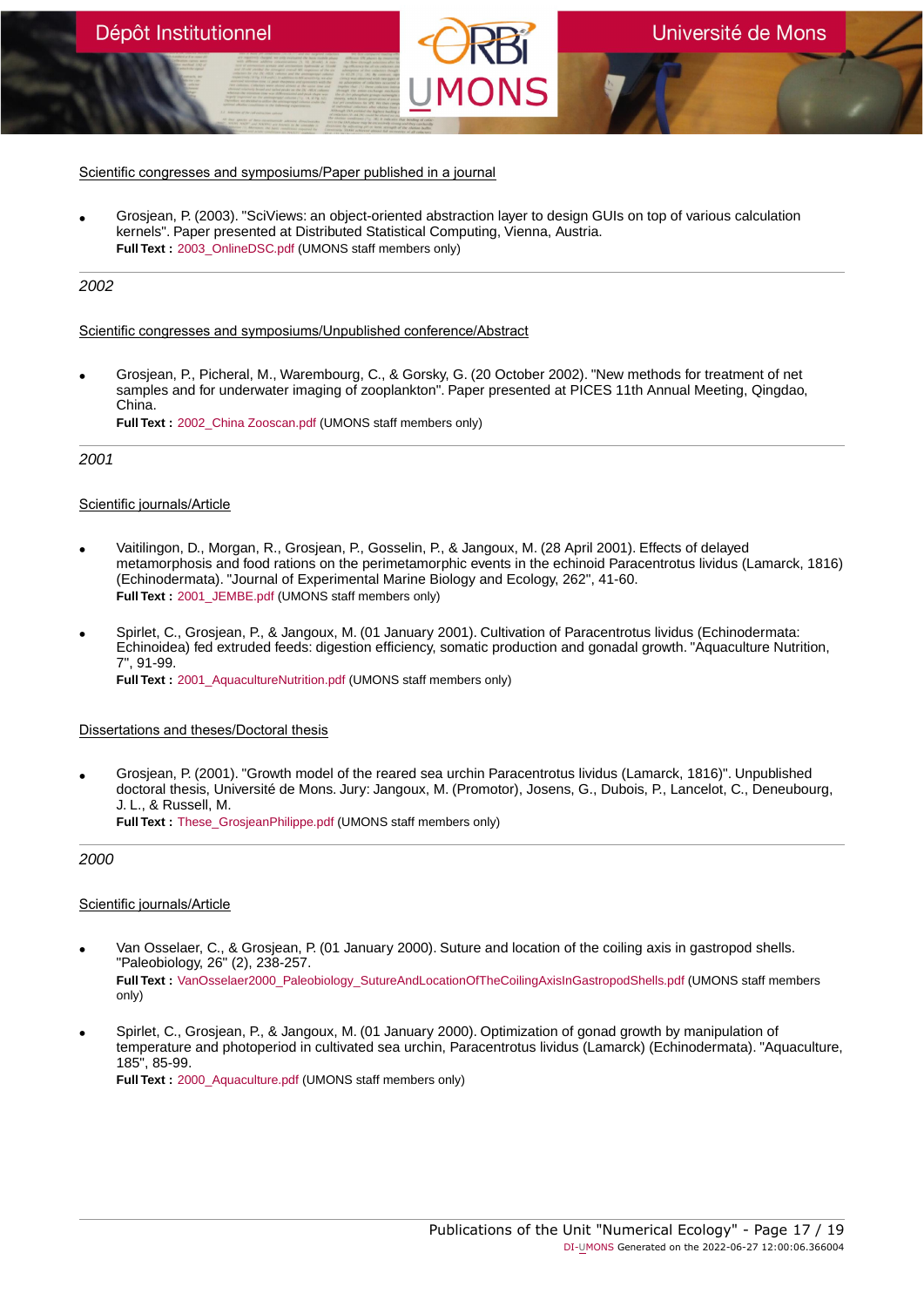• Grosjean, P., & Jangoux, M. (2000). "Growth of reared sea urchin, Paracentrotus lividus (Lamarck): model and optimization". Paper presented at Green sea urchin workshop, Moncton, Canada. **Full Text :** 2000 OnlineMoncton.pdf (UMONS staff members only)

# 1999

# Scientific congresses and symposiums/Paper published in a journal

• Grosjean, P., Spirlet, C., & Jangoux, M. (1999). "Comparison of three body-size measurements for echinoids". Paper presented at 5th European Echinoderm Colloquium, Milano, Italy. **Full Text :** [1999\\_EchinodermResearch.pdf](https://orbi.umons.ac.be/bitstream/20.500.12907/39760/1/1999_EchinodermResearch.pdf) (UMONS staff members only)

# 1998

# Scientific journals/Article

- Spirlet, C., Grosjean, P., & Jangoux, M. (01 January 1998). Reproductive cycle of the echinoid Paracentrotus lividus: analysis by means of the maturity index. "Invertebrate Reproduction and Development, 34" (1), 69-81. **Full Text :** [Spirlet1998\\_InvertReprodDevelop\\_ReproductiveCycleOfParacentrotusLividusAnalysisByMeansOfMaturityIndex.pdf](https://orbi.umons.ac.be/bitstream/20.500.12907/19983/1/Spirlet1998_InvertReprodDevelop_ReproductiveCycleOfParacentrotusLividusAnalysisByMeansOfMaturityIndex.pdf) (UMONS staff members only)
- Spirlet, C., Grosjean, P., & Jangoux, M. (01 January 1998). Optimizing food distribution in closed-circuit cultivation of edible sea urchins (Paracentrotus lividus: Echinoidea). "Aquatic Living Resources, 11" (4), 273-277. **Full Text :** [1998\\_AquatLivingRes.pdf](https://orbi.umons.ac.be/bitstream/20.500.12907/37568/1/1998_AquatLivingRes.pdf) (UMONS staff members only)
- Grosjean, P., Spirlet, C., Gosselin, P., Vaitilingon, D., & Jangoux, M. (01 January 1998). Land-based closed cycle echiniculture of Paracentrotus lividus (Lamarck) (Echinoidea: Echinodermata): a long term experiment at a pilot scale. "Journal of Shellfish Research, 17" (5), 1523-1531. **Full Text :** [1998\\_JSR.pdf](https://orbi.umons.ac.be/bitstream/20.500.12907/2879/1/1998_JSR.pdf) (UMONS staff members only)

# Scientific congresses and symposiums/Unpublished conference/Abstract

• Grosjean, P., Spirlet, C., & Jangoux, M. (17 February 1998). "Is land-based closed cycle echiniculture (sea urchin aquaculture) a viable alternative to fisheries today?" Paper presented at International Aquaculture Conference, Las Vegas, United States - Nevada. **Full Text :** [1998\\_LasVegas Abstract.pdf](https://orbi.umons.ac.be/bitstream/20.500.12907/14749/2/1998_LasVegas Abstract.pdf) (UMONS staff members only)[1998\\_LasVegas Presentation.pdf](https://orbi.umons.ac.be/bitstream/20.500.12907/14749/3/1998_LasVegas Presentation.pdf) (UMONS staff members only)

# 1997

# Scientific journals/Article

• Duchamps, R., Grosjean, P., & Van Osselaer, C. (01 January 1997). Quelques anormalités dans le genre Nautilus. "Arion, 22" (4), 133-135.

# Scientific congresses and symposiums/Unpublished conference/Abstract

• Grosjean, P., Spirlet, C., Lawrence, J., & Jangoux, M. (01 March 1997). "Optimizing somatic growth of the edible sea urchin (Paracentrotus lividus Lmk) (Echinodermata: Echinoidea) in closed-circuit cultivation with artificial diet". Paper presented at 3rd International Symposium on Nutritional Strategies and Management of Aquaculture Waste, Porto, Portugal.

**Full Text : 1997** Porto Abstract.pdf (UMONS staff members only)